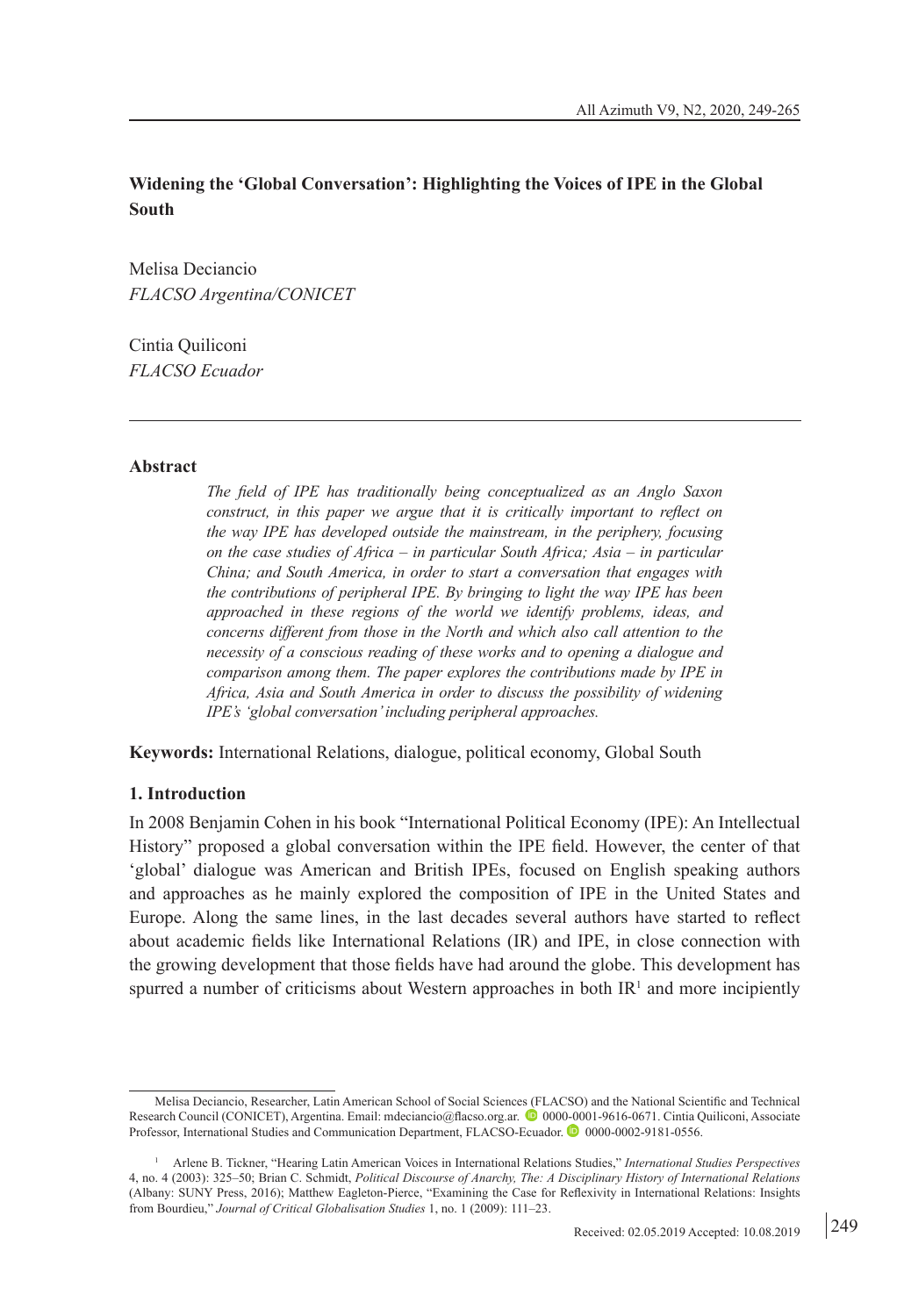in IPE,<sup>2</sup> that strive to develop new lines of research that bring the periphery<sup>3</sup> to the center of the scene, constructing alternative contributions to those imposed and/or disseminated from the centers of world power. Thus, lately, some relevant studies have emerged on the role that national and regional schools occupy within social sciences and the work of numerous scholars has aimed at making them more 'global'<sup>4</sup>. As Beigel points out, "the main differences between mainstream academies and peripheral circuits are not precisely in the lack of indigenous thinking, but in the historical structure of academic autonomy", $\delta$  in other words, the scarce recognition and awareness of peripheral knowledge in mainstream debates. A global approach to IPE does not mean just setting the lens at the global level; on the contrary it means as Narlikar brings up that "we no longer allow the marginalization of the 'rest'...from the mainstream debate. It means not being 'critical' for the sake of it, but engaging with content from the South/ the regions – be it theoretical or empirical- on its own terms. The two keywords that define this content are inclusiveness and pluralism".<sup>6</sup>

Political economy is about the sources of political power and its uses for economic ends; it is about the co-constitutive relations among the market, the state and the society. As power distribution varies around the globe, so does development and its approach to it. As Benjamin Cohen puts it, "the field of International Political Economy (IPE) teaches us how to think about the connections between economics and politics beyond the confines of a single state".<sup>7</sup> However, not all states look alike. As ideas and knowledge travel, so do disciplines. The way IPE developed in the center set the main bases of its study in other regions of the world, focusing on the way markets and power operate worldwide. However, when approaching the way IPE developed in the periphery, particularities emerged, and a whole set of conceptualizations and questions that differ in great manner from those in the center have appeared. Markets, states and power are main concerns in the capitalist world we live in but the way we think about that interaction changes if we are on one side of the globe or the other(s). Enquiries, ideas, methodologies and analysis in the periphery are proof of that. Thinking capitalism from the core - namely Europe and the US - has a completely different approach than thinking it from other areas of the world; thinking capitalism from the perspective of developed countries is completely different from thinking it from that of the developing world or as an emerging economy. Problems and approaches vary depending on how you are inserted in the international economy structure, if you are a rule maker or a rule taker, if you are a producer of manufactures or a commodity exporter, if you are a creditor or a debtor.

Within this framework, we highlight the global character of IPE not in its scope but mainly in the recognition of its theoretical and empirical roots. We also ask, what are the main drivers that IPE has experienced in Africa, China and South America? We compare

<sup>2</sup> Gregory Chin, Margaret M. Pearson, and Wang Yong, "Introduction–IPE with China's Characteristics," *Review of International Political Economy* 20, no. 6 (2013): 1145–64; Diana Tussie and Pia Riggirozzi, "A Global Conversation: Rethinking IPE in Post-Hegemonic Scenarios," *Contexto Internacional* 37, no. 3 (2015): 1041–68.

We adopt the center-periphery distinction to point out the difference between mainstream American and European academic circuits and those in the periphery of knowledge production and circulation. 4 Amitav Acharya, "Global International Relations (IR) and Regional Worlds: A New Agenda for International Studies,"

*International Studies Quarterly* 58, no. 4 (2014): 647–59; Benjamin J. Cohen, *International Political Economy: An Intellectual History* (Princeton: Princeton University Press, 2008); Eric Helleiner, "Globalising the Classical Foundations of IPE Thought," *Contexto Internacional* 37, no. 3 (December 2015): 975–1010; Nicola Phillips and Catherine Weaver, eds., *International Political Economy: Debating the Past, Present, and Future* (New York, NY: Routledge, 2011); Tussie and Riggirozzi, "A Global Conversation."

<sup>5</sup> Fernanda Beigel, *The Politics of Academic Autonomy in Latin America* (Routledge, 2016).

<sup>6</sup> Amrita Narlikar, "Because They Matter: Recognise Diversity—Globalise Research," *GIGA Focus Global* no. 1 (2016): 3.

<sup>7</sup> Cohen, *International Political Economy*, 1.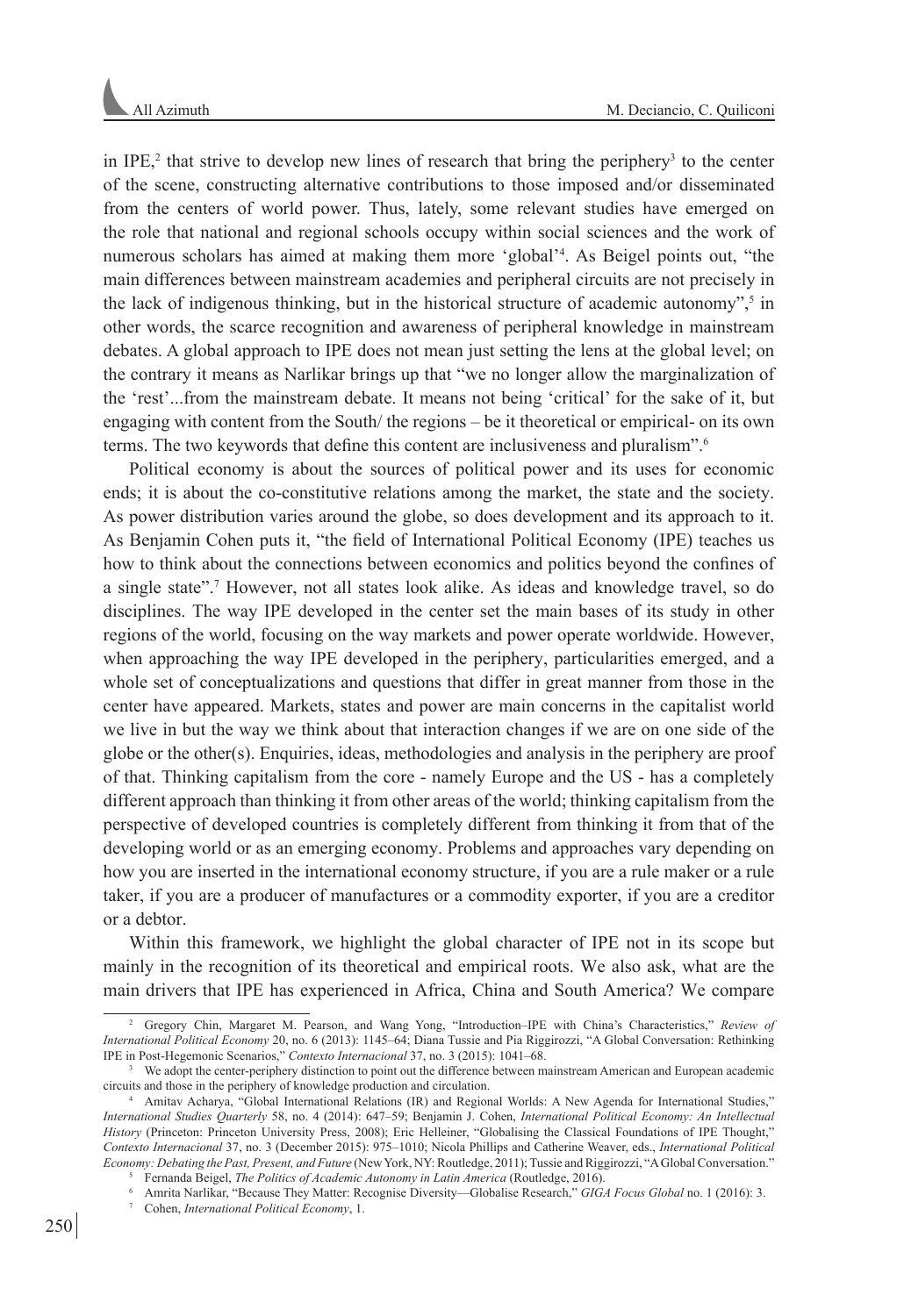these regions in order to understand how peripheral IPE has developed and also to highlight its main and barely recognized contributions within the mainstream IPE. Since IPE as a field started to develop in the 1970s in the core, it is assumed that its main ideas then traveled to the periphery in the following decades; but in fact, many of the main IPE questions were being explored in Latin America and other regions as development debates or dependency debates much before this decade. In this sense, it is important to consider whether IPE's conversation can be international given that 'globalizing' fields of research can also constitute a trap to achieve those knowledge international standards. As globalization itself became a way of homogenization and westernization of the rest of the world, making disciplines more global (despite such efforts' good intentions) could also be, on the one hand, the way the mainstream comprises concepts and ideas from other regions of the world but does nothing with them and, on the other hand, the ways in which the periphery embraces mainstream and critical IPE concepts to adapt its own IPE production to mainstream standards imposed from the North. In this sense, we can think of IPE as being global in its subject study, but we can question its globalizing scope in Western academic terms showing the risk that internationalization creates for the way different parts of the world approach IPE in its own terms. Making it global can also mean making peripheral problems more diffuse, blurry and imperceptible, which can imply that the only ones capable of thinking about and developing solutions to those problems are the same ones that cause them. In this sense, inclusiveness can only be assured if we are ready to take into account excluded voices and pluralism can only be achieved if we are willing to recognize alternative ideas, theories and even practices.<sup>8</sup>

In this paper we address the way IPE developed outside the mainstream, in the periphery, focusing on the case studies of Africa – particularly South Africa; Asia - particularly China; and South America in order to call for a deeper and stronger conversation among peripheral countries and with the intention of enhancing a debate about their own production and debates leaving aside mainstream standards. We assume the core to be mainstream Western or Anglo-Saxon IPE (specially developed in the US and the UK), while the periphery will be constituted by non-western and Global South approaches. Bringing to light the way that IPE has been addressed in these regions of the world will allow us to identify problems, ideas, and concerns different from those in the North, and also call attention to the necessity of conscious reading of these works in order to develop suitable solutions to the market-power dynamics affecting 'the rest of the world'. It seeks to explore the contributions made by locally grounded IPE in order to open up discussion about the possibility of widening IPE's 'global conversation' to include peripheral approaches and embracing its contributions in an inclusive way.

### **2. From Decolonization to Foreign Aid: The Basis of the IPE Field in Africa**

African IPE has been almost entirely unexamined, and disciplinary reflections on it are mostly nonexistent. Although IPE as a field of research--as considered in Western universities--is quite new, in African research institutions studies on development and political economy relations date back to the 1960s when IR was first being institutionalized as a discipline.<sup>9</sup> In

<sup>8</sup> Amrita Narlikar, "Because They Matter: Recognise Diversity—Globalise Research," GIGA Focus, Global 1, April (2016).

<sup>9</sup> One of the most relevant institutions dedicated to the study of IR in Africa is the South African Institute of International Affairs - SAIIA, created in 1934. However, it is in the 1960s, when chaired by John Barratt that SAIIA gained regional and international recognition and became one of the most relevant thinks tanks in African IR. Along with this, IR was introduced into many universities in the same decade.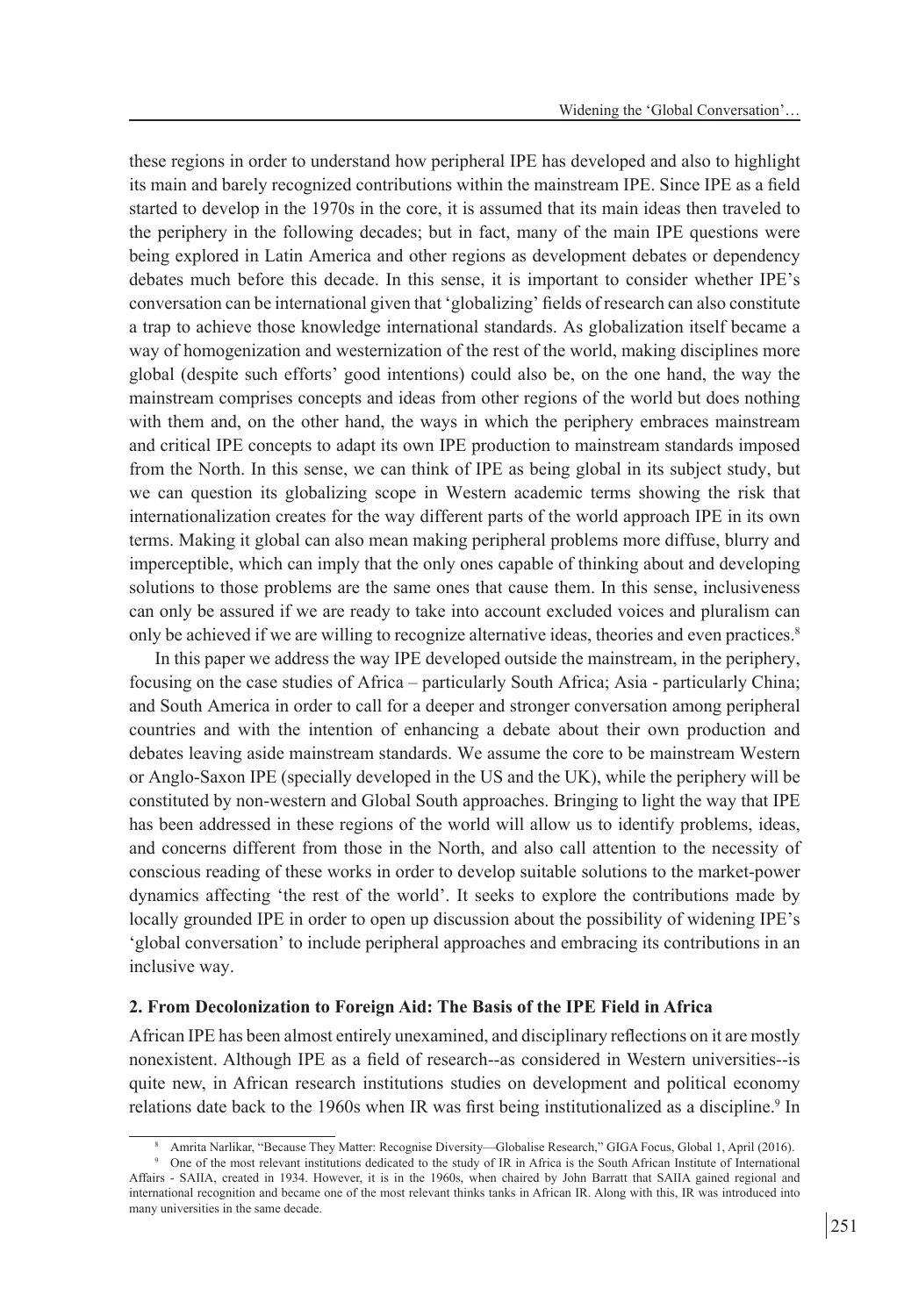fact, development studies pioneered the studies of IR along with debates on decolonization. As can be seen in the Latin American case, in Development Studies a political economy dimension was present from the beginning but not considered within Western/mainstream IPE standards as part of the field. Structural and institutional factors were assigned a key role in the development process. As Ohiorhenuan and Keeler pointed out, in the initial phase of the field, the state was also assigned a large role in promoting development almost as an historical imperative.<sup>10</sup> Dependency theorists in the 1960s and 1970s explicitly introduced a political economy dimension to analyze the asymmetric relationships among the industrial primary producing countries.11 As such, Development Studies considered within the wider definition of IPE have a long tradition in Africa. Questions of poverty, development, and underdevelopment have always been key in the debates concerning African IPE.<sup>12</sup>

In Africa, IR works that "travelled" were developed more from outside the continent<sup>13</sup> than from within, often defined and oriented by the dominant international and geopolitical agendas of the day.14 In Western IR, although they haven't been completely absent, African states have not constituted a key core theoretical concern of either IR or IPE. This lack of attention by the IR field is still surprising. Where there have been attempts at bringing Africa into the fold, it has been done from the perspective of 'what can Western IR do to incorporate Africa', rather than 'what can we learn from Africa,'15 a trend that is similar in all the regions addressed in this paper. In fact, the literature on colonialism and imperialism in Africa existed parallel to the development of mainstream western IR but was left aside by it.

Within IPE, the main change was made during the postwar and postcolonial era, when world system theory and 'development studies' began considering Africa as part of the debate. These investigations acknowledged that the economic governance structures of the former colonial metropole directed the postcolonial economies.16 However, we argue that as development studies have always been separated from IPE, and African countries were only included in the analysis as 'case studies' but not as agents of knowledge production, the local contribution of African IPE has been under-recognized in Western IPE.

After political independence, the preoccupation was the search for economic and social independence. During the 1970s, debates within African IPE were mainly focused on inequalities, but the orthodox paradigms were more preoccupied with notions of modernization, political capacity, and political responsiveness, as well as with concepts of development, adaptation, integration, and unity. Social scientists borrowed from the Latin American 'dependentist' school in their aim to develop their own approach to local problems. Scholars such as Samir Amin and Walter Rodney focused their research on the causes of Africa's underdevelopment.<sup>17</sup> This line opened the path to a neo-Marxist approach led by

<sup>&</sup>lt;sup>10</sup> John F. E. Ohiorhenuan and Zoë Keeler, "International Political Economy and African Economic Development: A Survey of Issues and Research Agenda," *Journal of African Economies* 17, no. Supplement 1 (2008): 140–239.

<sup>&</sup>lt;sup>11</sup> Ohiorhenuan and Keeler, "International Political Economy".

<sup>12</sup> Tandeka C. Nkiwane, "Africa and International Relations: Regional Lessons for a Global Discourse," *International Political Science Review* 22, no. 3 (2001): 279–90.

<sup>13</sup> Timothy M. Shaw, "The Political Economy of African International Relations," *Issue: A Journal of Opinion* 5, no. 4 (1975): 29; Björn Beckman and Gbemisola Adeoti, *Intellectuals and African Development: Pretension and Resistance in African Politics* (London; New York: Zed Books, 2006); Karen Smith, "Reshaping International Relations: Theoretical Innovations from Africa," *All Azimuth* 7, no. 2 (2017): 81–92.

<sup>14</sup> Ian Taylor and Paul Williams, *Africa in International Politics: External Involvement on the Continent* (Routledge, 2004).

<sup>&</sup>lt;sup>15</sup> Smith, "Reshaping International Relations."

<sup>16</sup> Kathryn Lavelle, "Moving in from the Periphery: Africa and the Study of International Political Economy," *Review of* 

*International Political Economy* 12, no. 2 (2005): 364–79. 17 Samir Amin, *Accumulation on a World Scale* (Monthly Review Press, 1974); Samir Amin, *Imperialism and Unequal*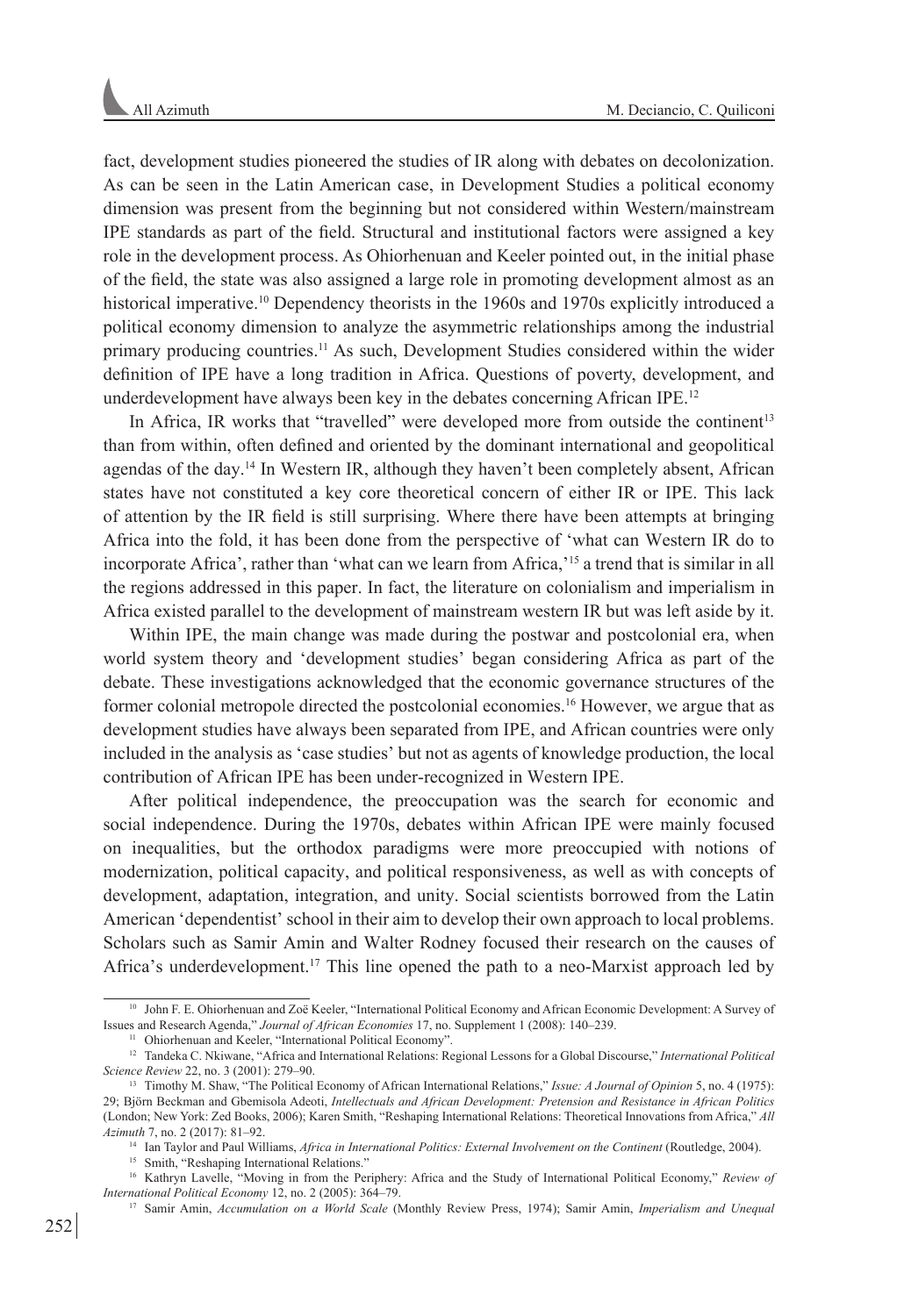Amin and Segun Osoba,<sup>18</sup> who criticized other scholars for being super-structural and statecentric, and for assuming the state in the developing world as an autonomous actor rather than an instrument of foreign states and global capitalism. Along with Immanuel Wallerstein's world-systems approach most African representatives of this school highlighted the external constraints imposed on African societies, and focused their attention on emerging class conflicts.19 However, as Ofuho points out, although providing new insights into the role of capitalism in constraining African development, this approach was not in vogue for long: "Dependency theory imposed uniformity in the study of contemporary Africa, thus treating the continent as if it were a homogenous entity. In concentrating upon external sources of dependency, it also failed to consider the intricacies of the domestic political upheavals that engaged in the continent during the 1970s and the 1980s".20 Along the same lines, Algerian jurist, Mohammed Bedjaoui, provided the most elaborate legal-theoretical articulation of how to accomplish the economic objectives of the New International Economic Order. Bedjaoui criticized the existing formal structure of international law, as organized to systematically favor former imperial powers, reflecting and enabling the structural inequality of the global economy.21

In the 1990s, the centrality of neoliberal economic arguments began to be challenged from African IPE with a pragmatic perspective. After more than two decades of liberal market reform throughout much of Africa, belief in the positive power and effects of markets alleviating the African economic condition began to be opened to empirical contestation in the region. There was no firm consensus on the effects of liberal market reforms in Africa, but a powerful and growing African perspective began to argue that these reforms not only failed to improve the African condition, but made it worse.<sup>22</sup> The importance of this perspective as a criticism of the liberal paradigm cannot be overstated, because if true, the liberal assumption in international relations of open markets offering opportunities for mutual gain was out of necessity opened up to question.<sup>23</sup>

Despite the contributions outlined above, African IPE as a constituted and institutionalized field is quite new by Anglo-Saxon academic standards. Scholars working on the field have been mainly based in universities' departments and think tanks that emerged in order to deal with African IR, particularly Africa's place in the global economy and African security issues. In South Africa, for example, The South African Institute of International Affairs (SAIIA), the Institute for Global Dialogue (IGD), the Centre for Conflict Resolution (CCR), the Centre for Policy Studies (CPS) and to a lesser extent the Institute for Strategic Studies (ISSUP) and the Human Sciences Research Council (HSRC) have led the debates on IR

*Development* (Hassocks: Haverster Press, 1977); Walter Rodney, *How Europe Underdeveloped Africa* (Verso Trade, 2018); Amin, *Accumulation on a World Scale*.

<sup>&</sup>lt;sup>18</sup> Isaac Adeagbo Akinjogbin and Segun Osoba, *Topics on Nigerian Economic and Social History*, vol. 2 (University of Ife Press, 1980); Segun Osoba, "The Deepening Crisis of the Nigerian National Bourgeoisie," *Review of African Political Economy* 5, no. 13 (1978): 63–77; Segun Osoba, "The Dependency Crisis of the Nigerian National Bourgeoisie," *Review of African Political Economy* no. 23 (1978): 63–77.

<sup>&</sup>lt;sup>19</sup> Immanuel Wallerstein, "Dependence in an Interdependent World: The Limited Possibilities of Transformation within the Capitalist World Economy," *African Studies Review* 17, no. 1 (1974): 1–26.

<sup>20</sup> Cirino Hiteng Ofuho, "Africa: Teaching IR Where It's Not Supposed to be," in *International Relations Scholarship around the World*, by Arlene B. Tickner and Ole Wæver (Routledge, 2009), 74.

<sup>21</sup> Nils Gilman, "The New International Economic Order: A Reintroduction," *Humanity: An International Journal of Human Rights, Humanitarianism, and Development* 6, no. 1 (2015): 1–16.

<sup>22</sup> Claude Ake, "The New World Order: A View from Africa," in *Whose World Order*, ed. Hans-henrik Holm (New York: Routledge, 1995), 19–42.

<sup>&</sup>lt;sup>23</sup> Nkiwane, "Africa and International Relations: Regional Lessons for a Global Discourse".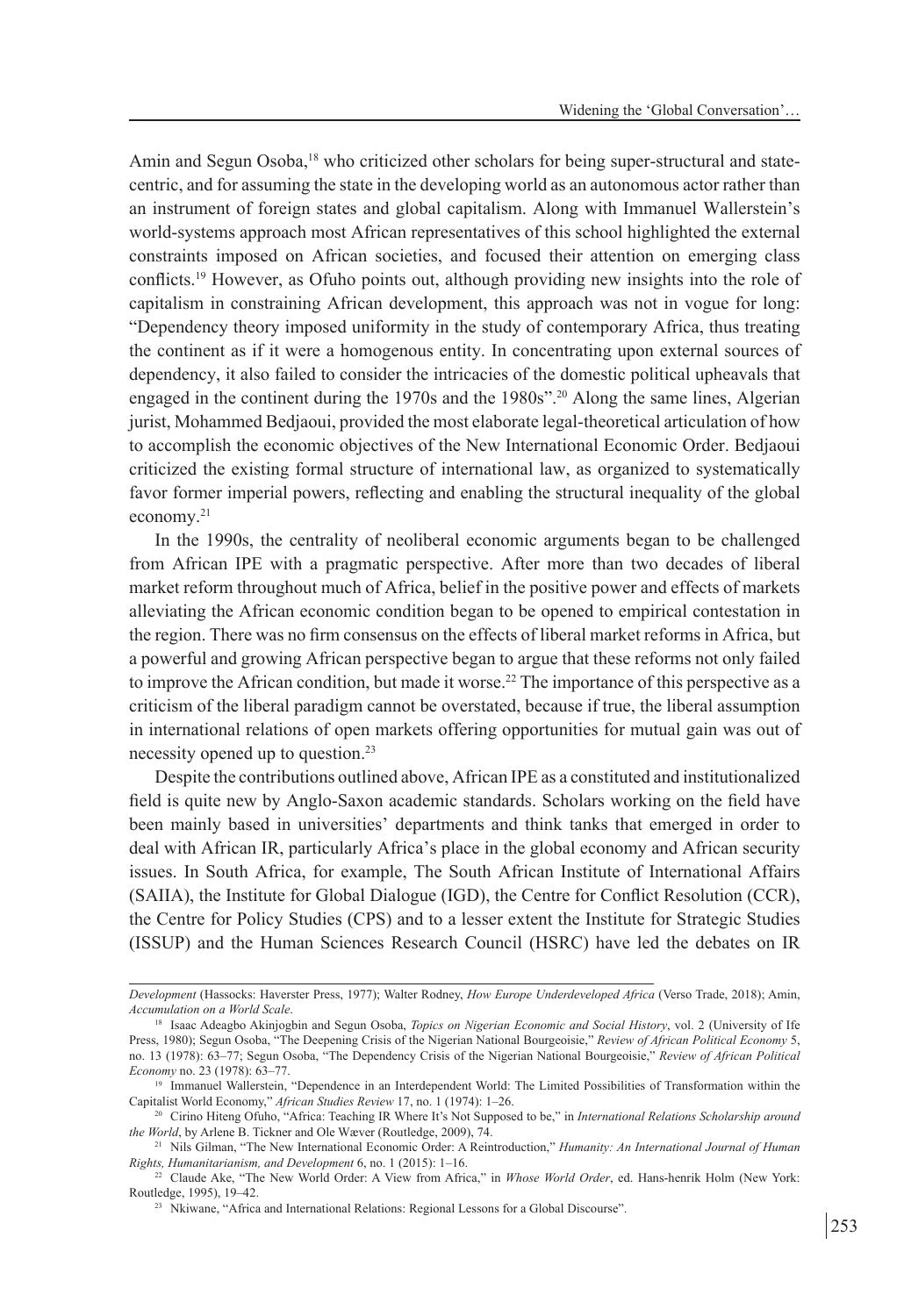and, to a lesser extent, IPE. The Council for the Development of Social Science Research in Africa (CODESRIA) based in Dakar, Senegal has been mainly focused on security and education issues, but has included some IPE works among its publications.<sup>24</sup>

Regarding the dissemination of African IPE works, we found that IPE journals are scarce in Africa. The most specialized journal both in terms of relevance and theme, is *the Review of African Political Economy* (ROAPE), which has been published by Taylor & Francis since 1974. Although not specifically *international*, this journal brings together the main debates by African and non-African scholars about Africa's IPE. The first article of the first issue was Samir Amin's seminal work "Accumulation and development: a theoretical model".25 The most relevant journals publishing IR issues, both based in South Africa, are *Politikon*, the journal of the South African Association of Political Science (SAAPS), and the *South African Journal of International Affairs* (SAJIA) published by SAIIA.

In recent decades African IPE has been addressing the specificity of African economies, marked by the participation of foreign actors in their economic structure, also discussing foreign aid and its consequences, issues which have marked a strong part of African IPE debates. In South Africa, although not much IPE doctoral work has been produced, such specialization is to be found in university teaching at Cape Town, Pretoria, Johannesburg, Rhodes and Stellenbosch. More recent African IPE has focused, firstly, on the political and economic implications of foreign aid, especially addressing the administration of these funds and the political and economic implications they have on the continent.26 The actors involved in the administration of the funds also differ from other regions of the world. Compared to Latina America or Asia, a large percentage of the capital entering and exiting African economies either is mediated by public-sector organizations and/or NGOs, or is not captured in official records.

## **3. Marxism, State-led Development and Hegemony: IPE with Chinese Characteristics**

Though the IPE field started to develop in the 1970s and took off in the mid 1980s it was not until the 1990s that it began to emerge in China. Song<sup>27</sup> attributed the neglected of IPE in China to the following reasons: mutual isolation of universities from research institutions in a situation in which scholars studying international politics knew little about international economy and vice versa, and an approach based on policy-oriented research and applied studies, given that academic research in China has a close link with national policies. In this sense, the Marxian theoretical approach was central until the 1990s when western IPE as a set of concepts caught on quickly among Chinese scholars.

There was an important level of academic insularity in China that was understandable, given the relatively limited involvement that the country experienced in international markets in the 1970s and 1980s.<sup>28</sup> In this sense, the dominant approaches to studying China's international relations and IPE overemphasized the national level of analysis and

<sup>24</sup> See CODESRIA, https://www.codesria.org/spip.php?rubrique4&lang=en

<sup>25</sup> Samir Amin, "Accumulation and Development: A Theoretical Model," *Review of African Political Economy* 1, no. 1 (1974):

<sup>9–26.26</sup> Arthur A. Goldsmith, "Foreign Aid and Statehood in Africa," *International Organization* 55, no. 1 (2001): 123–48.

<sup>27</sup> Song Xinning, "Building International Relations Theory with Chinese Characteristics," *Journal of Contemporary China* 10, no. 26 (2001): 61–74.

<sup>28</sup> David Zweig and Zhimin Chen, "Introduction: International Political Economy and Explanations of China's Globalization," in *China's Reforms and International Political Economy*, eds. David Zweig and Zhimin Chen (London; New York: Routledge, 2007), 42–61.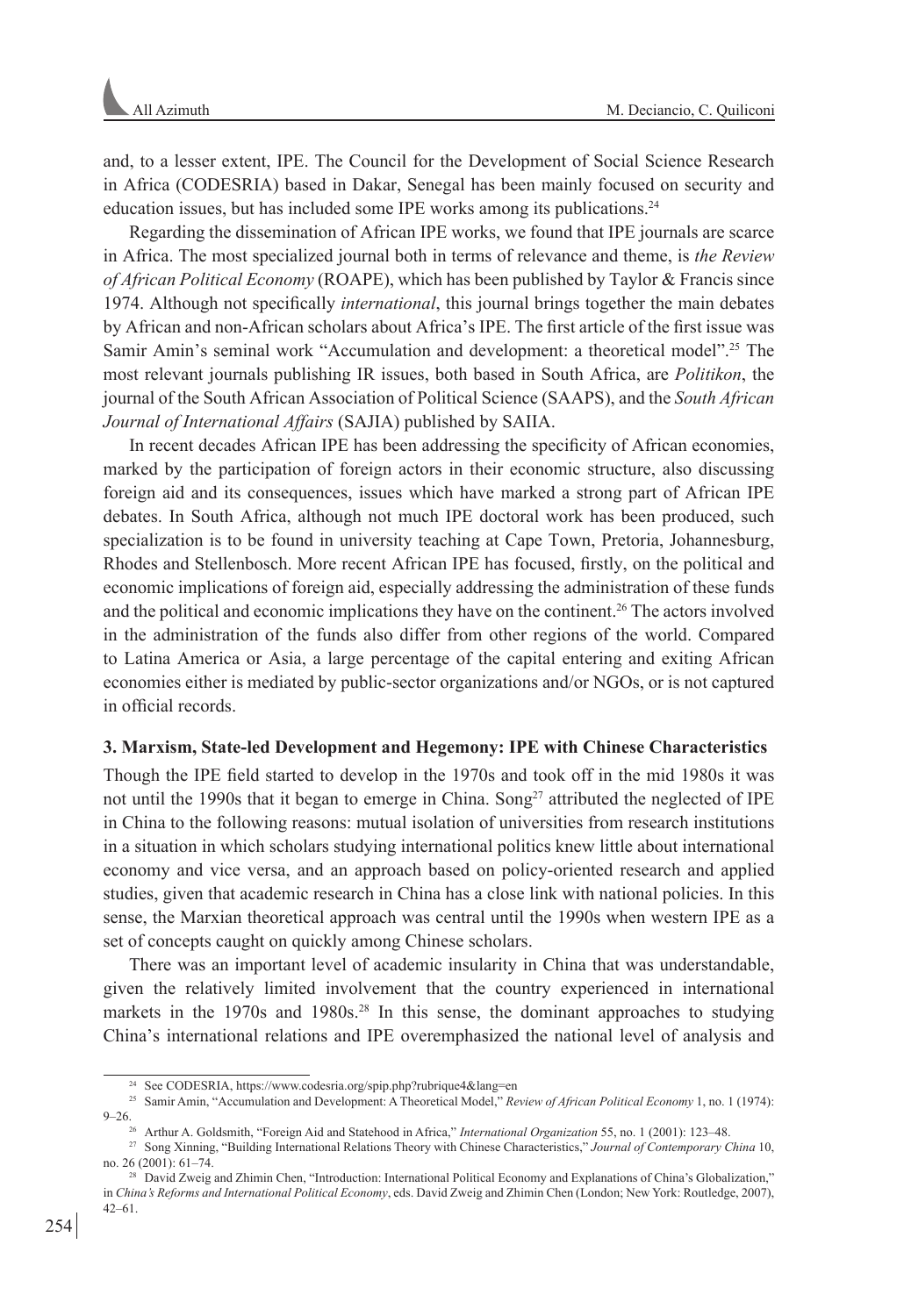were built on statist and realist notions of international relations that are also reflected in the way in which IPE has emerged as a field of enquiry within China itself. Most academic explanations of China's reforms, and even its foreign policy, have been based on domestic politics and have paid less attention to the international dimension. Song argues that "the divides which separate disciplines and institutions are still very deep in China," and that this is a consequence of "the social setting in which the study of IR and IPE in China takes place – namely, the dominance of policy related research, the residual ideology, and the fact that the state remains a very powerful force in current China.29 These factors combined reinforce the separation of disciplines and have obstructed the emergence of an IPE field, which considers the importance of non-state actors and economics in general."<sup>30</sup> Given that IPE is by definition multidisciplinary and international in its underpinnings, the separation of disciplines and the focus on domestic rather that international variables have worked as impeding forces to the development of the field.

Nonetheless, some ideas have gained traction and influence, but with some important differences from the basic assumptions of IPE in the West. Particularly, the roots in Marxian thinking as the official doctrine since 1949 and China's socialist economy were simply too powerful, preventing changes in global prices or international economic forces from affecting domestic prices, domestic supply and demand. According to Chin, Pearson and Yong<sup>31</sup> the enduring influence of Marxian political economy was related to the fact that the approach dominated the analysis of all major social sciences and of think tanks such as the Institute for Marxism at the Chinese Academy of Social Sciences (CASS), which have historically received privileged funding from the state.

As Marxist ideology dominated Chinese society until the 1980s, academic studies in IPE strictly followed the Communist Party line. Triggered by economic reforms after 1980, the previous hard stand taken by the government was softened in order to justify the need of inviting foreign capital, technology, and professionals to China. As they were mainly from the West, the inflow of information including international institutions, whether regionally or politically orientated (NATO or the European Union) or economy-related (the IMF and World Bank among others), this interaction taught the Chinese how to deal with or make use of their functions in the world.

The global rise of China and particularly China's 'open policy,' and its deeper engagement with the global economy allowed a more suitable environment for Western IPE to become known by Chinese scholars. In the 1990s a new momentum triggered by the promotion to a higher level of the open-door policy supported by Deng Xioping to open China up to foreign investments vis-á-vis high-speed economic growth, allowed for the introduction of mainstream IPE. Concepts such as globalization and interdependence began to be widely discussed in China and, given the more open times, IPE escaped the typical fate of Western international relations theories that usually were suspected, selectively introduced, criticized and modified.<sup>32</sup>

In general, the development of IPE in China is divided into three phases. The first phase,

<sup>29</sup> Xinning, "Building International Relations Theory with Chinese Characteristics."

<sup>30</sup> Shaun Breslin, "Beyond the Disciplinary Heartlands: Studying China's International Political Economy," in *China's Reforms and International Political Economy*, eds. David Zweig and Chen Zhimin (London; New York: Routledge, 2007), 21–41.

<sup>&</sup>lt;sup>31</sup> Chin, Pearson, and Yong, "Introduction-IPE with China's Characteristics".

<sup>&</sup>lt;sup>32</sup> Zhu Wenli, "International Political Economy from a Chinese Angle," *Journal of Contemporary China* 10, no. 26 (2001): 45–54.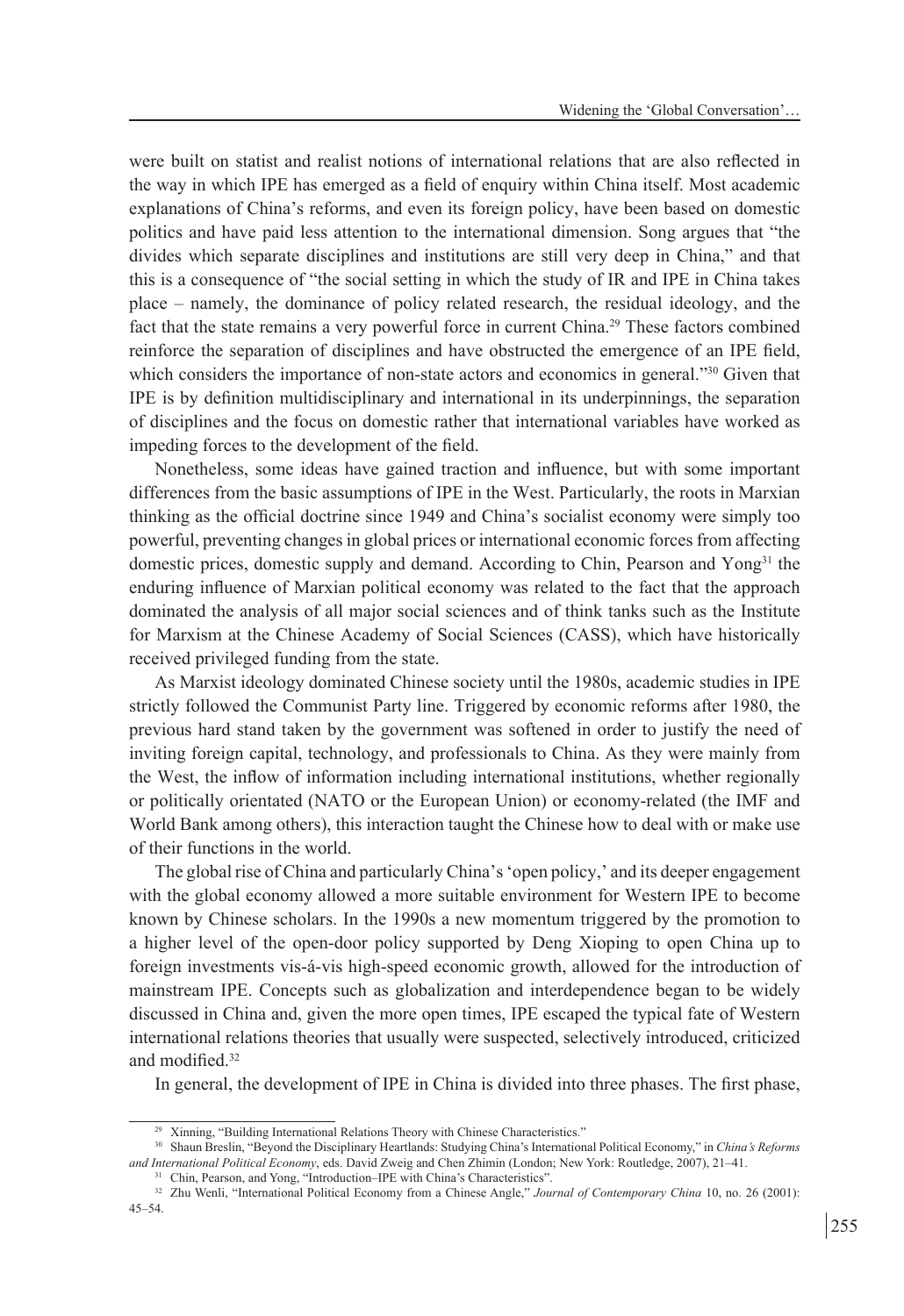which lasted until the 1990s, marked a period in which a Marxist view and structuralist ideas dominated the field. The second phase, which started in the 1990s, is when the field became institutionalized as the Ministry of Education recognized IPE as an official subject to study in international politics and diplomacy.33 While the very first texts on IPE lean on classical Marxist views,<sup>34</sup> later ones began to incorporate Western ideas<sup>35</sup> as the IPE field blossomed in many universities. Finally, a third period began in the 2000s, as Western IPE became fully incorporated in Chinese academia and began to share similarities with the Global North debates.

Looking within China there is a diversity of IPE views, but three concepts have been key in Chinese IPE: development; hegemony; and globalization. These concepts have been related with the Chinese need to respond to changes in official policy and the norms of the governing Chinese Communist Party (CCP). In this sense, we agree with Chin, Pearson and Yong<sup>36</sup> that Chinese IPE is powerfully induced by political power and the role of the CCP defining the parameters of the policy and academic debates, which are closely intertwined and which set ideas as the dominant and correct approach.

Finally, in terms of publishing venues, there are various journals that publish IPE articles in China, among the most relevant appear to be *Comparative Economic and Social Systems*, *International Economic Review*, *International Politics Quarterly*, *Studies on Marxism*, and *World Economics and Politics*, most of which are published by the Chinese Academy of Social Sciences. *The Journal China Political Economy* is on online journal that was launched in 2018 and is managed by an editor on Nanjing University. However, taking a look at the articles that are published we see a trend in which IPE topics are not the majority of the issues addressed in these publications. They also tend to publish mainly Chinese authors, showing that, despite embracing Western IPE, true internationalization of their journals is still rare. As Chin, Pearson and Yong<sup>37</sup> point out, there are various institutions that currently offer programs that study IPE, among them Renmin University China (People`s University), which was the first to incorporate the study of IPE in the 1990s, as well as also other institutions such as Fudan University and Peking University that developed specialized programs in the late 1990s or start of the 2000s. In a similar vein, recently, in 2011, the CASS created the Institute of World Economy and Politics. The spread of programs, journals and academics shows that the IPE field is gradually consolidating in China and is embracing new approaches related to the West.

## **4. Dependency, Development and Regionalism in South American IPE**

Diana Tussie points out that, in South America, IPE had two strong pushes: the first ignition marked by the impulse of Dependency theory; and another more recent one, in the 1990s, with the creation of Mercosur, the re-launching of the Andean Community and the blossoming of the regional integration debate.38 This second stimulus gave a less deterministic tone to academic

<sup>&</sup>lt;sup>33</sup> Benjamin J. Cohen, *Advanced International Political Economy* (Cheltenham: Edward Elgar Publishing, 2019).

<sup>34</sup> Song Xinning and Chen Yue, *Introduction to International Political Economy* (Beijing: Renmin University Press, 1999).

<sup>35</sup> Yi Chen, Angling Xia, and Yugui Han, *Introduction to International Economics and Politics* (Beijing: High Education Press, 2001); Yongming Fan, *Xifang guoji zhengzhi jingjixue [Western international political economy]* (Shanghai: Shanghai Renmin Press, 2001).

<sup>36</sup> Chin, Pearson, and Yong, "Introduction–IPE with China's Characteristics".

<sup>&</sup>lt;sup>37</sup> Chin, Pearson, and Yong, "Introduction–IPE with China's Characteristics".

<sup>38</sup> Diana Tussie, "Relaciones Internacionales y economía política internacional: notas para el debate," *Relaciones Internacionales* 24, no. 48 (2015), https://revistas.unlp.edu.ar/RRII-IRI/article/view/1457.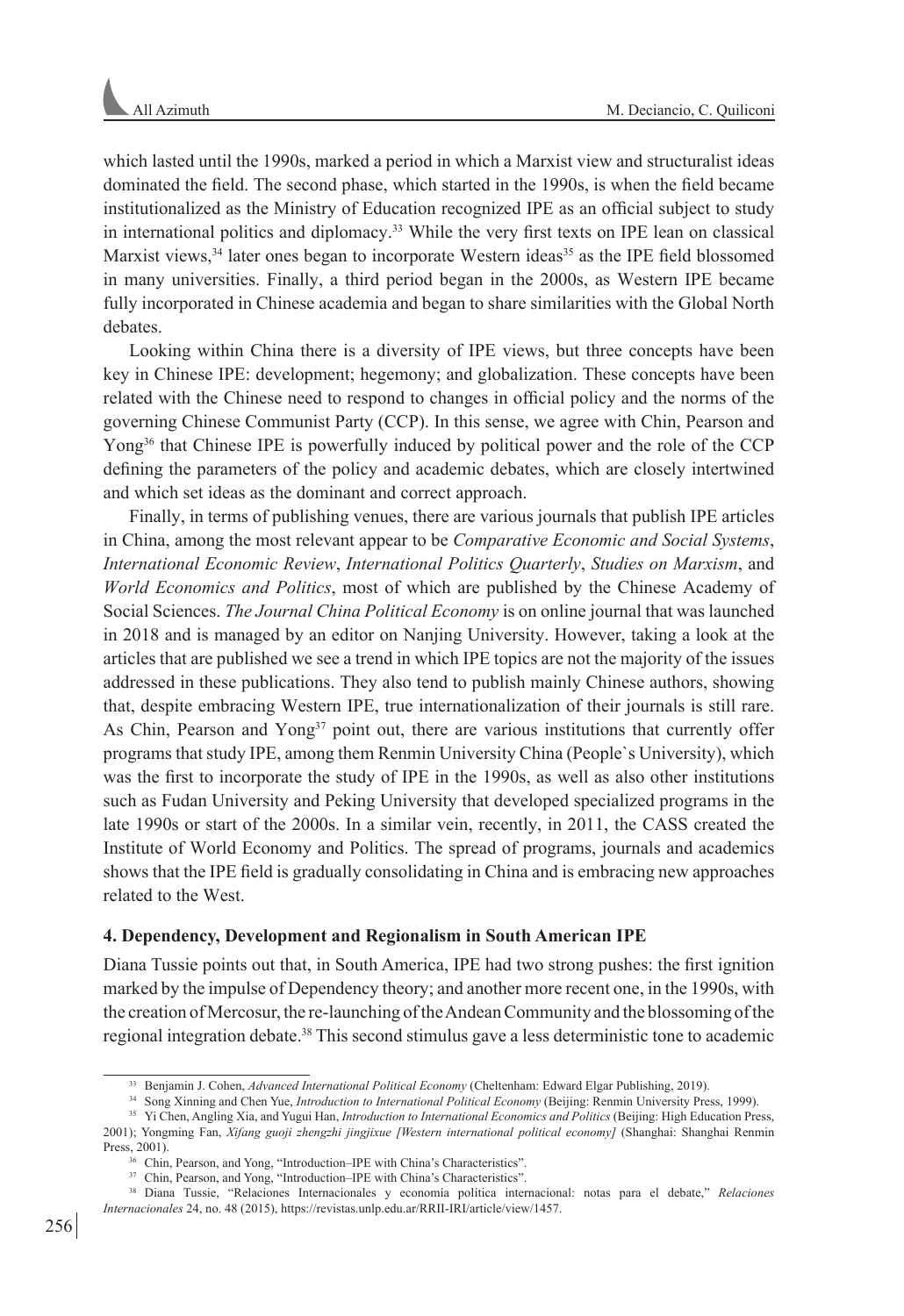research that at the same time initiated a dialogue and a more intimate interaction with public policy. Both show the great amount of changes that have marked the development of IPE, granting them their own characteristics and altering their course. This approach to IPE and theoretical developments transcended national borders to become a phenomenon of regional scale. That is why it wouldn't be accurate to address these contributions as exclusively of one country, although much of the debate was in fact driven by Raúl Prebisch, an Argentine intellectual. Since its beginnings, Latin American IPE has been a phenomenon that developed at the regional level and that stimulated studies on this and other branches of the discipline in many Latin American countries. While various scholars in Latin America have emerged from development, others have close ties with Economic History and Sociology, enabling spaces for situated knowledge and even more important, methodologically, for considering wider conceptions of agency.<sup>39</sup> Within this framework, the study of regions and regionalism acquired special relevance. This does not imply that this has been the only contribution of Latin American IPE but it has been the one that emerged as one of the most relevant research issues within the IR discipline, along with the more preponderant studies of foreign policy and international security.40 Latin American versions of Developmental Sociology and Developmental Economics, based on structuralism, critical sociology and dependency theory, were expressions of the ability of social scientists in the region to confront dominant ideas in the international debate questioning conventional wisdom and transforming it to reinvent it.41 This origin opened up the door to multidisciplinary works, allowing a fertile ground for IPE to grow.

In Latin American IR, field attention has mainly been centered on such issues as the Cold War, Defense, and Security, and national and regional Foreign Policies, with indifference and even denial given to the gravity of economic forces and market operators. It is in part for this reason that IPE constantly calls into question analyses that presume an excessive autonomy of economics over politics. For Guzzini, for example, IPE emerged as a reaction, partly in favor and partly against, the much more systemic--but restricted--neorealist IR theory proposed by Kenneth Waltz.<sup>42</sup>

By the end of the 1970s, political economy gained strength from scholars' discomfort with the distance between abstract models of political and economic behavior and what was really happening in Latin American economies and politics. At the same time, economic crises were becoming increasingly politicized while concerns within political systems on economic factors started to increase<sup>43</sup>

Economics and Economic Sociology were key fields in Latin America that contributed to the development of an approach to IR where new actors and processes were included in a field that, as noted earlier, was traditionally centered on the State as the main actor and producer of international relations. The inclusion of economic variables and forces into the dynamics of foreign relations was mainly motivated, in its beginnings, by the regional integrationist

<sup>39</sup> Diana Tussie, "The Tailoring of IPE in Latin America: Lost, Misfit or Misperceived?," in *Handbook of International Political Economy*, ed. Ernesto Vivares (Routledge, 2019).

<sup>40</sup> Melisa Deciancio, "La economía política internacional en el campo de las relaciones internacionales argentinas," *Desafíos* 30, no. 2 (June 26, 2018): 15, https://doi.org/10.12804/revistas.urosario.edu.co/desafios/a.6106.

<sup>41</sup> Tussie, "Relaciones internacionales y economía política internacional".

<sup>42</sup> Stefano Guzzini, *Realism in International Relations and International Political Economy: The Continuing Story of a Death Foretold* (Routledge, 2013).

<sup>43</sup> Jeffry A. Frieden and David A. Lake, *International Political Economy: Perspectives on Global Power and Wealth* (Routledge, 2002).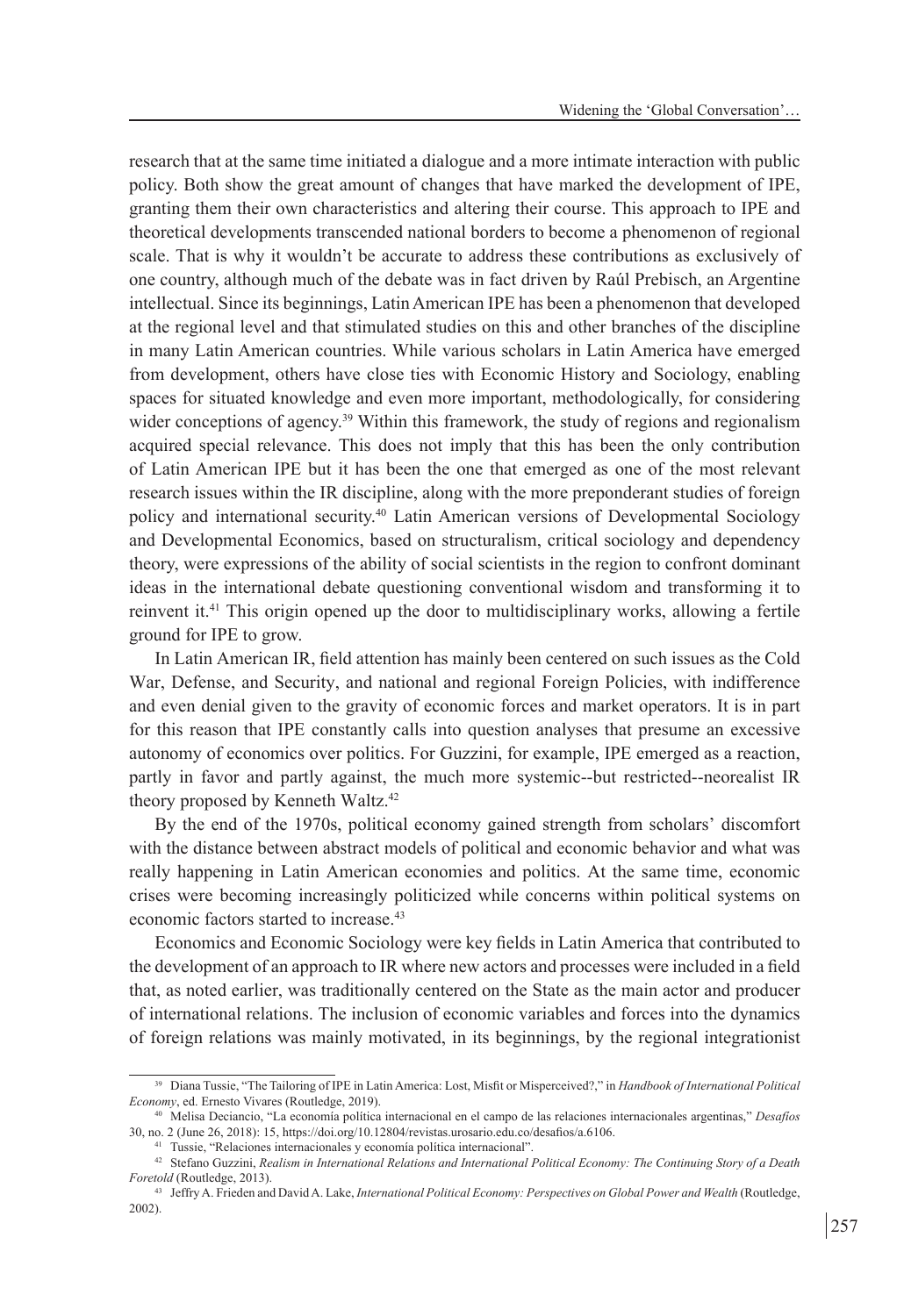proposals as the peripheral place of the region in international economic relations was assumed. As a result, from the first works of Argentine engineer Alejandro Bunge and his proposal to create a Southern Customs Union, to the integrationist project of the 1960s, led by Raúl Prebisch and Latin American developmentalists, studies on regional integration have marked and promoted IPE in Latin America. As a result, by the 1960s, center-periphery tensions established a new understanding of international politics. At the same time, the IR field started to be recognized as an autonomous discipline as it was institutionalized in universities in the context of a growing sense of urgency regarding the political and economic dependence of the region.44 Thus, three schools can be seen as key in the development of IPE in South America: structuralism; dependency; and autonomy; all three of which have close links to the analysis of practical problems that the region was experiencing.

Until the 1980s, IPE was marked by studies on regional integration and regionalism, constituting also one of the main contributions from Latin America to global IR45 and with a clear Southern perspective closely related to the emergence and development of regional organizations. In a way, to draw parallels with the European process, while the theory of European regional integration had its roots in the Social Sciences, Latin American regional integration has its roots in Latin American political economy<sup>46</sup> and, more specifically, in a regional vision of IPE.47

This Latin American IPE knowledge production was developed in a group of regional institutions, among the most important ones highlighted in the literature being the Economic Commission for Latin American and the Caribbean (ECLAC), created in 1948; the Latin American School of Social Sciences (FLACSO), founded in 1957; the Institute for Integration of Latin America (INTAL), originated in 1965; the Latin American Council for Social Sciences (CLACSO), organized in 1967; and the Latin American and Caribbean Economic System (SELA)48 and the Argentine *Centro de Estudios de Estado y Sociedad* (CEDES), both dating from 1975.<sup>49</sup> Over the years, many universities in the region have been addressing IPE topics inspired by the debates produced by these regional institutions.

In the 2000s, new agendas and approaches to South American regionalism emerged, accompanying the creation of new regional organizations such as the Bolivarian Alliance of the People of Our Americas (ALBA), the Union of South American Nations (UNASUR), and the Community of Latin American and Caribbean States (CELAC), regional groupings that were labeled by the literature as postliberal,<sup>50</sup> posthegemonic,<sup>51</sup> and post-trade.<sup>52</sup> These

<sup>44</sup> Tickner, "Hearing Latin American Voices in International Relations Studies".

<sup>45</sup> Acharya, "Global International Relations (IR) and Regional Worlds"; Melisa Deciancio, "International Relations from the South: A Regional Research Agenda for Global IR," *International Studies Review* 18, no. 1 (2016): 106–19.

<sup>46</sup> Daniela Vanesa Perrotta, "El campo de estudios de la integración regional y su aporte a las relaciones internacionales: una mirada desde América Latina," *Relaciones Internacionales* 38 (2018), doi: http://dx.doi.org/10.15366/ relacionesinternacionales2018.38.001.

<sup>47</sup> Tussie, "Relaciones internacionales y economía política internacional".

<sup>48</sup> Perotta, "El campo de estudios de la integración regional".

<sup>49</sup> Deciancio, "La economía política internacional".

<sup>50</sup> José Antonio Sanahuja, "Post-Liberal Regionalism in South America: The Case of UNASUR," (EUI Working Papers RSCAS, No. 2012/05), http://hdl.handle.net/1814/20394; Tom Chodor and Anthea McCarthy-Jones, "Post-Liberal Regionalism in Latin America and the Influence of Hugo Chávez," *Journal of Iberian and Latin American Research* 19, no. 2 (2013): 211–23; Michel Schulz, Fredrik Soderbaum, and Joakim Ojendal, *Regionalization in a Globalizing World: A Comparative Perspective on Forms, Actors and Processes* (London: Zed Books, 2001).

<sup>51</sup> Pía Riggirozzi and Diana Tussie, "The Rise of Post-Hegemonic Regionalism in Latin America," in *The Rise of Post-Hegemonic Regionalism,* ed. Pía Riggirozzi and Diana Tussie (Springer, 2012), 1–16; Thomas Legler, "Post-Hegemonic Regionalism and Sovereignty in Latin America: Optimists, Skeptics, and an Emerging Research Agenda," *Contexto Internacional* 35, no. 2 (2013): 325–52; Schulz, Soderbaum, and Ojendal, *Regionalization in a Globalizing World.*

<sup>52</sup> Olivier Dabène, "Explaining Latin America's Fourth Wave of Regionalism Regional Integration of a Third Kind" (paper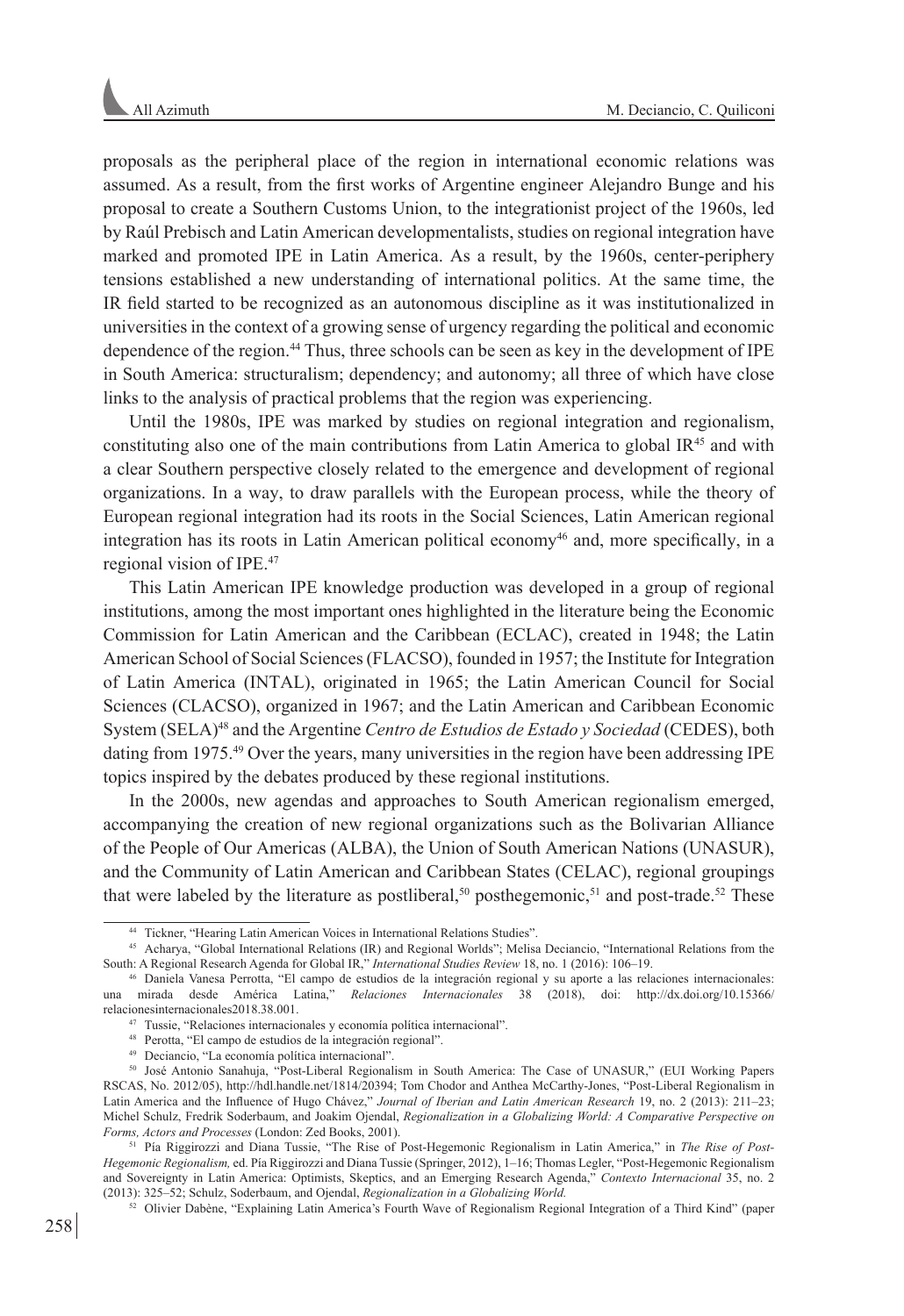approaches delineated a new set of conceptualizations to explain the turn in policy. Since UNASUR and CELAC had a rich agenda of functional cooperation, they opened up the studies of sectoral agendas of cooperation in regionalism, ranging from defense, drugs and security,<sup>53</sup> health,<sup>54</sup> and migration<sup>55</sup> to infrastructure, energy and the environment.<sup>56</sup> This new set of regional arrangements and the variety of issues and evolving agendas bringing them together led to the debate on what kind of regionalism and overlapping of institutions the region was experiencing.<sup>57</sup>

Many of the debates on regionalism and regional cooperation were published not only in books but also in South American journals. In terms of specific journals publishing IPE articles in South America, for those that belong to the Scimago- Scopus database, we can only mention the *Brazilian Journal of Political Economy*, but there is a group of journals in political science and international relations that tend to publish IPE articles even though are not exclusively dedicated to IPE topics. Among them the most relevant ones publishing IPE articles are *Colombia Internacional* (Colombia), *Revista Brasileira de Política Internacional* (Brazil), and *Estudos Internacionais* (Brazil). There has also been an important trend in the region to create new International Relations and Political Science journals that publish IPE articles, among them we can mention *Revista de Relaciones Internacionales and Desarrollo Económico* (Argentina), *Revista Uruguaya de Ciencia Polítia* (Uruguay), *Contexto Internacional* (Colombia), *Lua Nova* (Brazil), *Novos Estudos CEBRAP* (Brazil), *Revista de Sociología e Política and Carta Internacional* (Brazil); *Revista Chilena de Relaciones Internacionales* (Chile); and *Análisis Político* and *Desafíos* (Colombia), as being among the most relevant ones.

## **5. IPE and the Limits of the Global Conversation: Bringing the Periphery in**

Political economy has always been part of  $IR<sup>58</sup>$  and as such, IPE (and IR in general) has been considered a discipline designed by and especially outlined by the experiences and problems of the US and European central countries. This reality determined not only who dominated the field but also which tools and debates would constitute its mainstream. In recent years, this deep and ponderous intellectual dominance has led to many reflections from different parts of the world on the task of developing their own approaches or recovering local and regional ones to offer a broader vision of the discipline, alerted by its narrowness and by the denial of the existence of voices, experiences, knowledge, and perspectives from outside the centers. Also exposed have been the limitations of theories and approaches developed by

presented at LASA Congress, San Francisco, May 25, 2012).

<sup>53</sup> Jorge M. Battaglino, "Política de defensa y política militar durante el Kirchnerismo," in *La Política En Tiempos de Los Kirchner*, by Malamud, Andrés and Miguel Alejandro de Luca (coord.) (Eudeba, 2012), 241–50; Cintia Quiliconi and Renato Rivera Rhon, "Ideology and Leadership in Regional Cooperation: The Cases of Defense and the World against Drugs Councils in UNASUR," *Revista Uruguaya de Ciencia Política* 28, no. 1 (2019): 219–48.

<sup>54</sup> María Belén Herrero and Diana Tussie, "Unasur Health: A Quiet Revolution in Health Diplomacy in South America," *Global Social Policy* 15, no. 3 (2015): 261–77.

<sup>55</sup> Adriana Montenegro Braz, "Migration Governance in South America: The Bottom-Up Diffusion of the Residence Agreement of Mercosur," *Revista de Administração Pública* 52, no. 2 (2018): 303–20.

<sup>56</sup> Dabène, *Explaining Latin America's Fourth Wave of Regionalism*; Stefano Palestini Céspedes and Giovanni Agostinis, "Constructing Regionalism in South America: The Cases of Transport Infrastructure and Energy within UNASUR," Robert Schuman Centre for Advanced Studies Research Paper No. RSCAS 73 (2014).

<sup>57</sup> Cintia Quiliconi, "Competitive Diffusion of Trade Agreements in Latin America," *International Studies Review* 16, no. 2 (2014): 240–51; Cintia Quiliconi and Raúl Salgado Espinoza, "Latin American Integration: Regionalism à La Carte in a Multipolar World?," *Colombia Internacional* 92 (2017): 15–41; Detlef Nolte, "Costs and Benefits of Overlapping Regional Organizations in Latin America: The Case of the OAS and UNASUR," *Latin American Politics and Society* 60, no. 1 (2018): 128–53.

<sup>58</sup> Cohen, *International Political Economy*.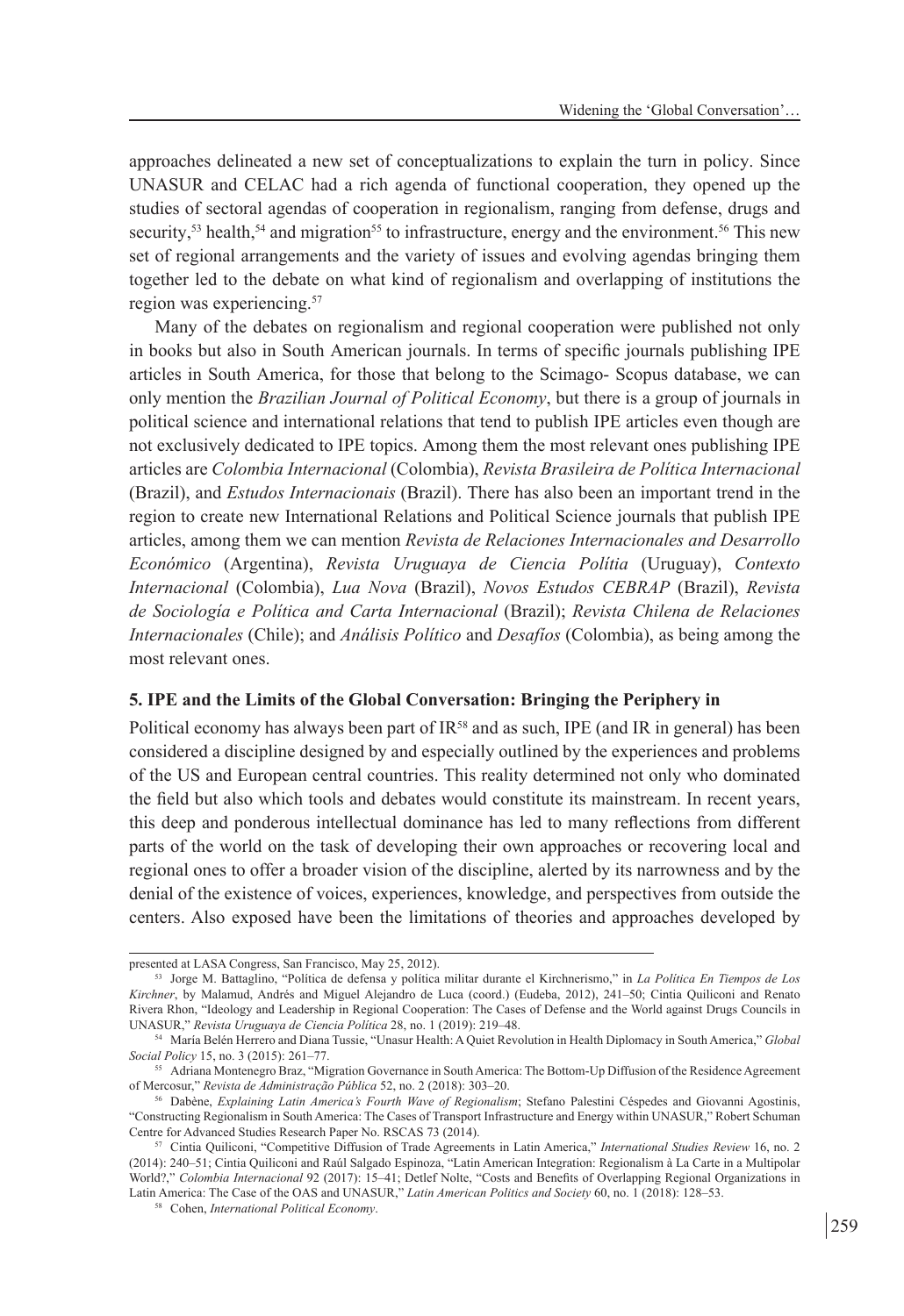the centers to explain--and specially to modify--the realities of the periphery. Therefore, the reflection has focused on the one-way street in the circulation of knowledge between center and periphery, and, for the focus of this paper, how that circulation has marked the way IPE has developed in other parts of the world.

It is known that IPE has achieved its greatest development in the English-speaking world, both in methodological and theoretical terms. As Benjamin Cohen<sup>59</sup> points out, "globally, the dominant version of IPE (we might even say the hegemonic version) is one that has developed in the United States, where most scholarship tends to stay close to the norms of conventional social science"<sup>60</sup> and where 'the other' is only British IPE.<sup>61</sup> As a result, on the one hand, geographically, Anglo-Saxon academia became the reference point for the development of IPE in the world, while on the other hand, the study of 'the other' has been mainly focused on the transatlantic dialogue between North American and British IPE. In theoretical terms, the conversation tends to leave behind Marxism, critical IPE studies and many idiosyncratic views that do not encompass a dialogue with Anglo-Saxon mainstream IPE or incorporate their methodological standards.

To make this scenario even more complex, in the periphery, the adoption of theories and ideas from the centers were largely accepted indiscriminately without considering the structural differences among geographies. When compared with the experience of the US and European countries, the study of IPE in the periphery may seem relatively recent, but it is certainly not absent or completely new. While the development of IPE in the center came about due to challenges arising from the dynamics between markets and power, in other regions of the world the field and its main formulations developed in association with the emergence of real challenges from both the international economic scenario and the different strategies of insertion into the global economy developed by those regions. IPE in the periphery has been marked by the struggle for economic development, access to credit and foreign aid, debt payment, regional integration to access a better international insertion, and adding value to its exports. These concerns put the focus on different needs and required different approaches from those of developed countries to understand their realities.

The discussion on the place that periphery has in mainstream debates has been mainly addressed by IR scholars. Several authors have pointed out the narrowness of IR theory that has arisen from the Western world centers does not serve to explain the reality of those located in the periphery because they left aside voices, experiences, knowledge and perspectives from outside of the centers.62 For this reason, in recent years we have witnessed an increasing reflexivity among IR scholars to incorporate a new agenda for research and to bring other IR perspectives to the center of the stage, different from those imposed from the Anglo-Saxon debates. Thus, many scholars have gathered around the need to outline a global agenda centered on the place that regional and national schools have within the IR field.<sup>63</sup>

<sup>59</sup> Cohen, *International Political Economy*.

<sup>60</sup> Cohen, *International Political Economy*, 3.

<sup>61</sup> Mark Blyth, "Torn Between Two Lovers? Caught in the Middle of British and American IPE1," *New Political Economy* 14, no. 3 (2009): 329–36; Phillips and Weaver, *International Political Economy*.

<sup>62</sup> Acharya, "Global International Relations (IR) and Regional Worlds"; Amitav Acharya and Barry Buzan, *Non-Western International Relations Theory: Perspectives on and beyond Asia*, ed. Amitav Acharya and Barry Buzan (London, UK: Routledge, 2010); Pinar Bilgin, "Thinking Past 'Western' IR?," *Third World Quarterly* 29, no. 1 (2008): 5–23; Caroline Thomas and Peter Wilkin, "Still Waiting after All These Years: 'The Third World' on the Periphery of International Relations," *The British Journal of Politics and International Relations* 6, no. 2 (2004): 241–58; Tickner, "Hearing Latin American Voices in International Relations Studies"; Arlene B. Tickner and Ole Wæver, *International Relations Scholarship Around the World* (Routledge, 2009). <sup>63</sup> Deciancio, "International Relations from the South."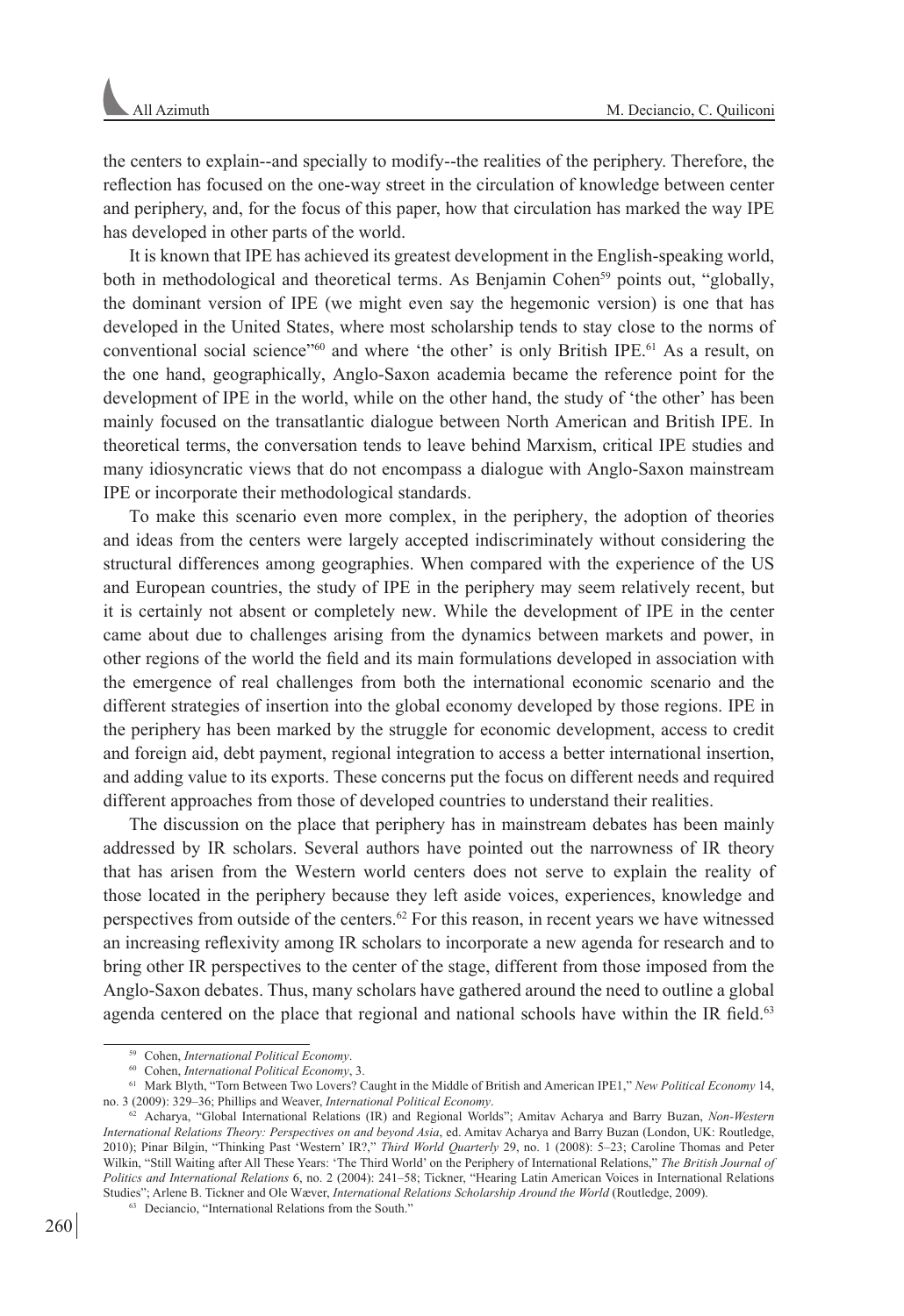This attempt has seen only limited efforts within IPE.<sup>64</sup> However, some efforts have been made among scholars in and from the periphery to think IPE differently and bring to light the specificity of the field to think their own realities, understand their own problems and policy challenges, and design their own solutions to them. In this sense, bringing together the way IPE developed in places like Africa, Asia, and South America allows us to search and encourage new channels of dialogue among Global IPE scholars. IPE from the south brings a class relational and inequality perspective that it has been left aside by mainstream debates. The following table compares the way in which IPE has evolved in the three regions explored here, in terms of topics, theoretical approaches, and the main centers that played a key role encouraging the underpinnings of the field.

| Table 1- Peripheral IPE in Comparison |                                                |                                                                                                 |                                                                                                                                                                                                                                                                                                                                                         |
|---------------------------------------|------------------------------------------------|-------------------------------------------------------------------------------------------------|---------------------------------------------------------------------------------------------------------------------------------------------------------------------------------------------------------------------------------------------------------------------------------------------------------------------------------------------------------|
| Regions/<br>Dimensions                | Topics                                         | Theoretical approaches                                                                          | Centers that originated IPE thinking                                                                                                                                                                                                                                                                                                                    |
| Africa                                | Decolonization,<br>Development, Foreign<br>aid | Marxism, decolonial<br>studies, mainstream IPE<br>(specially from studies)<br>made from abroad) | South African Institute of International Affairs<br>(SAIIA), the Institute for Global Dialogue (IGD), the<br>Centre for Conflict Resolution (CCR), the Centre for<br>Policy Studies (CPS), Institute for Strategic Studies<br>(ISSUP) and the Human Sciences Research Council<br>(HSRC), Development of Social Science Research in<br>Africa (CODESRIA) |
| China                                 | Hegemony,<br>globalization,<br>development     | Marxism, and recently<br>mainstream IPE                                                         | Renmin University China (People's University) Fudan<br>University, Peking University and the CASS Institute<br>of World Economy and Politics                                                                                                                                                                                                            |
| South America                         | Development and<br>regionalism                 | Marxism, structuralism,<br>recently new eclectic<br>approaches                                  | Economic Commission for Latin American and the<br>Caribbean (ECLAC), Latin American School of Social<br>Sciences (FLACSO), Institute for Integration of Latin<br>America (INTAL), Latin American Council for Social<br>Sciences (CLACSO), Latin American and Caribbean<br>Economic System (SELA), Centro de Estudios de<br>Estado y Sociedad (CEDES)    |

Source: Own elaboration

## **6. Conclusions**

Robert Cox pointed out that "theory is always for someone and for some purpose". <sup>65</sup> In the case of the regions addressed in this paper we have demonstrated that in IPE, locally grounded theory has sought to speak for excluded and marginalized groups in the case of Africa; Marxism and the state in the case of China; and development and the public sector in Latin America. The main issue is that traditional IPE grounded in the North does not consider these types of debates as part of the IPE field. Given that mercantilism, liberalism and Marxism and its derivatives have been considered as the classic underpinnings of current IPE, most peripheral ideas have been unacknowledged in western IPE debates. For this reason, reflections like the one proposed here are intended to encourage greater reflexivity among IPE scholars in an attempt to incorporate a new agenda for research or to bring alternative IPE perspectives to light. It is with this goal in mind that increasing numbers of scholars have begun gathering around the need to outline a global agenda centered on the place regional and national schools have within the IR and IPE fields.<sup>66</sup>

<sup>64</sup> Lavelle, "Moving in from the Periphery"; Shaw, "The Political Economy of African International Relations."

<sup>65</sup> Robert W. Cox, "Social Forces, States and World Orders: Beyond International Relations Theory," *Millennium: Journal of* 

<sup>&</sup>lt;sup>66</sup> Deciancio, "International Relations from the South."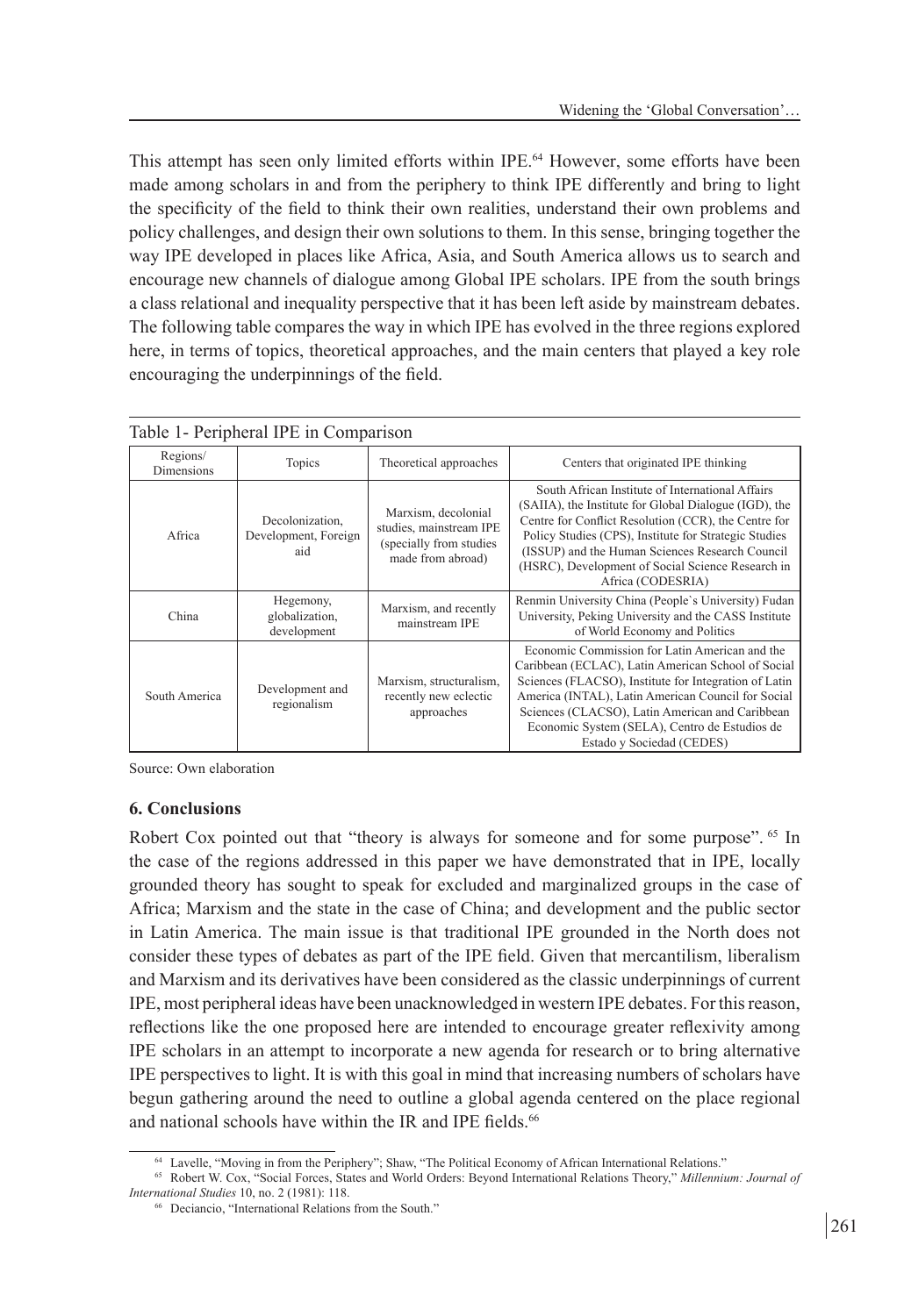Proof of the lack of recognition of alternative traditions can be found in Cohen's recent reedition of his book *Advanced Introduction to International Political Economy*, in which he diagnoses that the Latin American state of IPE is unproductive, fragile, and anemic; and in which he cites only a few academics in that tradition who have recently published on IPE, selecting mostly those that live and work in the Global North.<sup>67</sup> In the case of China, Cohen, while recognizing that the field is thriving, nevertheless concludes that the field has not managed to provide any transformational contributions. Unfortunately, he does not address at all the state of the field in Africa. In our view, his assessment of IPE has a bias toward recognizing theories that come from the North and neglecting the contribution of IPE from the Global South due to scarce knowledge of how the field is developing in those regions.

Cox has also suggested that one´s orientation towards parts and whole is not so much chosen but acquired through disciplinary socialization,<sup>68</sup> and in this sense, our main aim in this paper has been to call attention to how IPE has developed in three different regions in order to highlight how disciplinary socialization has molded the idiosyncrasy of IPE in those cases. We also disagree with the way mainstream IPE has ignored Global South IPE, particularly sharing with Cohen<sup>69</sup> his concern about the ideas that proclaim a new era of technical sophistication and intellectual elegance coming at the price of descriptive and practical credibility. Peripheral IPE will always be practical and problem-solving given the needs of the countries in which it develops. In this sense, as Narlikar recommends a detailed context-sensitive understanding is key to spark a dialogue about how concepts and ideas travel across regions and cultures expanding the horizon of the IPE field. 70

#### **Bibliography**

Acharya, Amitav. "Global International Relations (IR) and Regional Worlds: A New Agenda for International Studies." *International Studies Quarterly* 58, no. 4 (2014): 647–59.

Acharya, Amitav, and Barry Buzan, eds. *Non-Western International Relations Theory: Perspectives on and beyond Asia*. London, UK: Routledge, 2010.

Ake, Claude. "The New World Order: A View from Africa." In *Whose World Order*, edited by Hans-henrik Holm, 19–42. New York: Routledge, 1995.

Akinjogbin, Isaac Adeagbo, and Segun Osoba. *Topics on Nigerian Economic and Social History*. Vol. 2. Nigeria: University of Ife Press, 1980.

Amin, Samir. "Accumulation and Development: A Theoretical Model." *Review of African Political Economy* 1, no. 1 (1974): 9–26.

———. *Accumulation on a World Scale*. Monthly Review Press, 1974.

———. *Imperialism and Unequal Development.* Hassocks: Haverster Press, 1977.

Battaglino, Jorge M. "Política de defensa y política militar durante el Kirchnerismo." In *La Política En Tiempos de Los Kirchner*, by Malamud, Andrés and Miguel Alejandro de Luca (coord.), 241–50. Eudeba, 2012.

Beckman, Björn, and Gbemisola Adeoti. *Intellectuals and African Development: Pretension and Resistance in African Politics*. London; New York: Zed Books, 2006.

Beigel, Fernanda. *The Politics of Academic Autonomy in Latin America*. Routledge, 2016.

Bilgin, Pinar. "Thinking Past 'Western' IR?" *Third World Quarterly* 29, no. 1 (2008): 5–23.

Blyth, Mark. "Torn Between Two Lovers? Caught in the Middle of British and American IPE1." *New Political* 

<sup>67</sup> Cohen, *Advanced International Political Economy*.

<sup>68</sup> Cox, "Social Forces, States and World Orders," 118.

<sup>69</sup> Cohen, *Advanced International Political Economy*.

<sup>70</sup> Narlikar, "Because They Matter: Recognise Diversity—Globalise Research".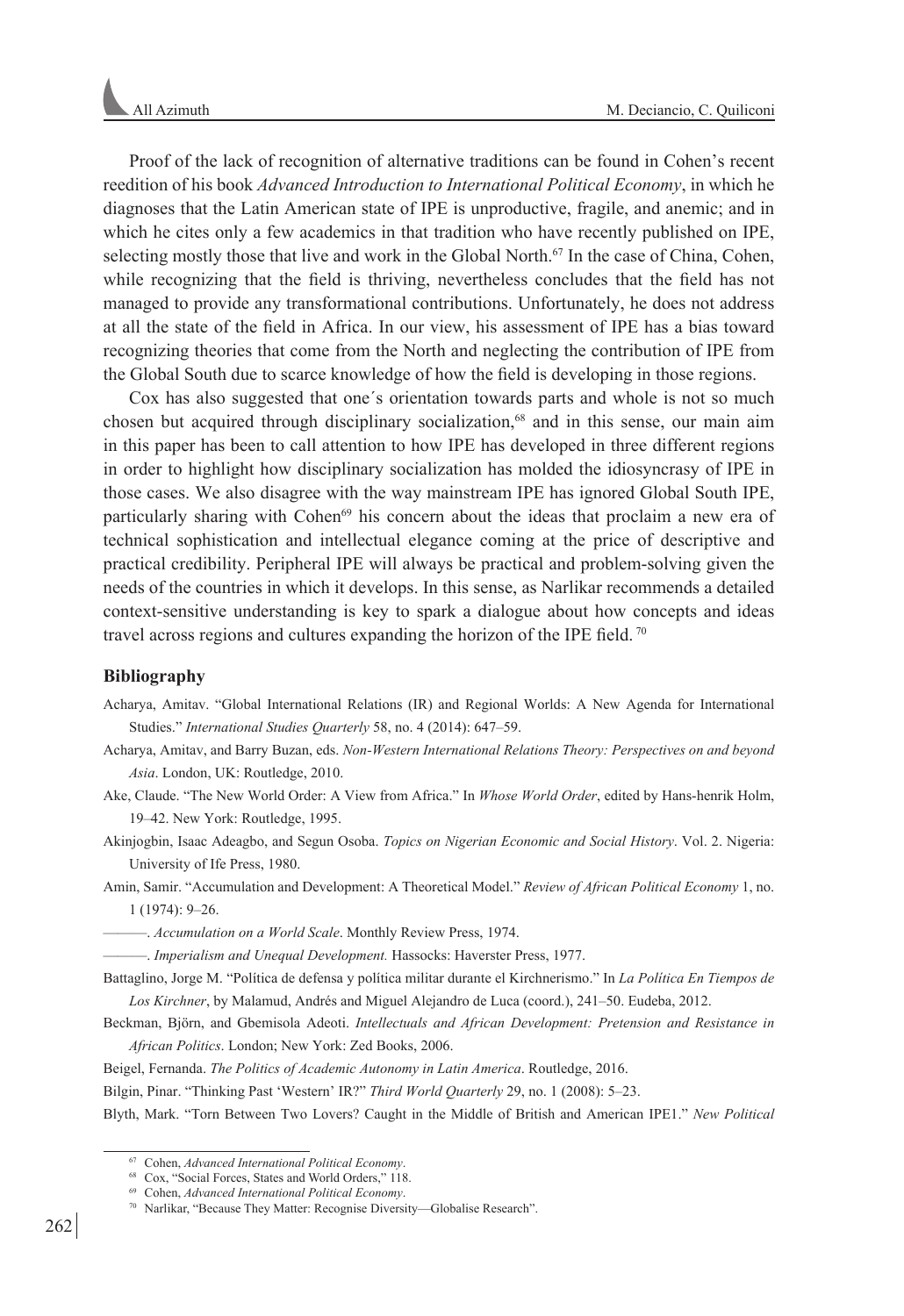*Economy* 14, no. 3 (2009): 329–36.

- Braz, Adriana Montenegro. "Migration Governance in South America: The Bottom-Up Diffusion of the Residence Agreement of Mercosur." *Revista de Administração Pública* 52, no. 2 (2018): 303–20.
- Breslin, Shaun. "Beyond the Disciplinary Heartlands: Studying China's International Political Economy." In *China's Reforms and International Political Economy*, eds. David Zweig and Chen Zhimin, 21–41. London; New York: Routledge, 2007.
- Chin, Gregory, Margaret M. Pearson, and Wang Yong. "Introduction–IPE with China's Characteristics." *Review of International Political Economy* 20, no. 6 (2013): 1145–64.
- Chodor, Tom, and Anthea McCarthy-Jones. "Post-Liberal Regionalism in Latin America and the Influence of Hugo Chávez." *Journal of Iberian and Latin American Research* 19, no. 2 (2013): 211–23.

Cohen, Benjamin J. *Advanced International Political Economy*. Cheltenham: Edward Elgar Publishing, 2019.

———. *International Political Economy: An Intellectual History*. Princeton: Princeton University Press, 2008.

- Cox, Robert W. "Social Forces, States and World Orders: Beyond International Relations Theory." *Millennium: Journal of International Studies* 10, no. 2 (1981): 126–55.
- Dabène, Olivier. "Explaining Latin America's Fourth Wave of Regionalism Regional Integration of a Third Kind." Paper presented at LASA Congress, San Francisco, May 25, 2012.
- Deciancio, Melisa. "International Relations from the South: A Regional Research Agenda for Global IR." *International Studies Review* 18, no. 1 (2016): 106–19.
- ———. "La economía política internacional en el campo de las relaciones internacionales argentinas." *Desafíos* 30, no. 2 (2018): 15–42.
- Eagleton-Pierce, Matthew. "Examining the Case for Reflexivity in International Relations: Insights from Bourdieu." *Journal of Critical Globalisation Studies* 1, no. 1 (2009): 111–23.
- Fan, Yongming. *Xifang guoji zhengzhi jingjixue [Western international political economy]*. Shanghai: Shanghai Renmin Press, 2001.
- Frieden, Jeffry A., and David A. Lake. *International Political Economy: Perspectives on Global Power and Wealth*. Routledge, 2002.
- Gilman, Nils. "The New International Economic Order: A Reintroduction." *Humanity: An International Journal of Human Rights, Humanitarianism, and Development* 6, no. 1 (2015): 1–16.

Goldsmith, Arthur A. "Foreign Aid and Statehood in Africa." *International Organization* 55, no. 1 (2001): 123–48.

- Guzzini, Stefano. *Realism in International Relations and International Political Economy: The Continuing Story of a Death Foretold*. Routledge, 2013.
- Helleiner, Eric. "Globalising the Classical Foundations of IPE Thought." *Contexto Internacional* 37, no. 3 (2015): 975–1010.
- Herrero, María Belén, and Diana Tussie. "Unasur Health: A Quiet Revolution in Health Diplomacy in South America." *Global Social Policy* 15, no. 3 (2015): 261–77.
- Lavelle, Kathryn. "Moving in from the Periphery: Africa and the Study of International Political Economy." *Review of International Political Economy* 12, no. 2 (2005): 364–79.
- Legler, Thomas. "Post-Hegemonic Regionalism and Sovereignty in Latin America: Optimists, Skeptics, and an Emerging Research Agenda." *Contexto Internacional* 35, no. 2 (December 2013): 325–52.
- Narlikar, Amrita. "'Because They Matter': Recognise Diversity—Globalise Research." *GIGA Focus Global* no. 1 (2016): 1–10.
- Nkiwane, Tandeka C. "Africa and International Relations: Regional Lessons for a Global Discourse." *International Political Science Review* 22, no. 3 (2001): 279–90.
- Nolte, Detlef. "Costs and Benefits of Overlapping Regional Organizations in Latin America: The Case of the OAS and UNASUR." *Latin American Politics and Society* 60, no. 1 (2018): 128–53.
- Ofuho, Cirino Hiteng. "Africa: Teaching IR Where It's Not Supposed to Be." In *International Relations Scholarship around the World*, by Arlene B. Tickner and Ole Wæver. Routledge, 2009.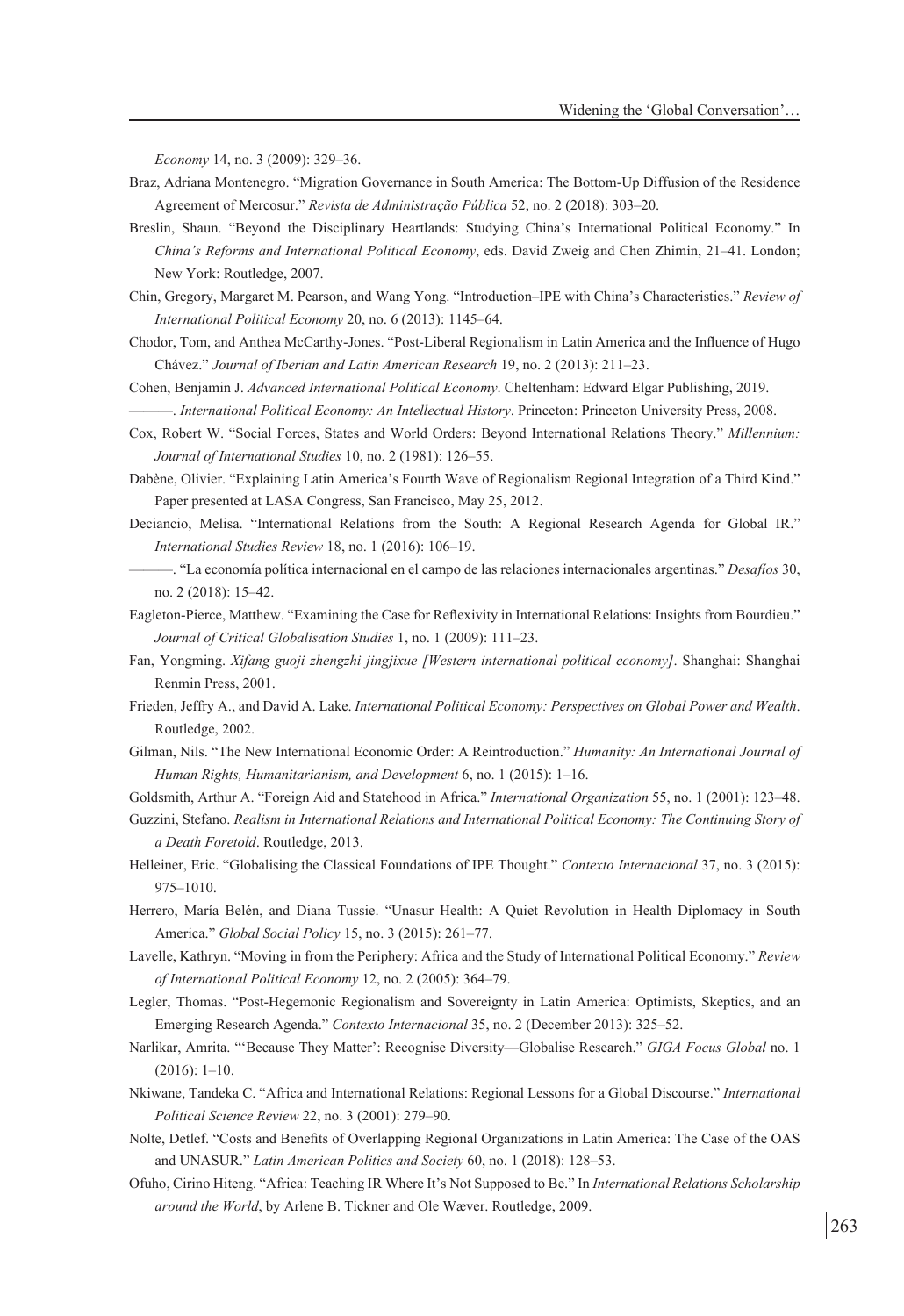- Ohiorhenuan, John F.E., and Zoë Keeler. "International Political Economy and African Economic Development: A Survey of Issues and Research Agenda." *Journal of African Economies* 17, no. Supplement 1 (2008): 140–239.
- Osoba, Segun. "The Deepening Crisis of the Nigerian National Bourgeoisie." *Review of African Political Economy* 5, no. 13 (1978): 63–77.
- ———. "The Dependency Crisis of the Nigerian National Bourgeoisie." *Review of African Political Economy*, no. 23 (1978).
- Palestini Céspedes, Stefano, and Giovanni Agostinis. "Constructing Regionalism in South America: The Cases of Transport Infrastructure and Energy within UNASUR." Robert Schuman Centre for Advanced Studies Research Paper No. RSCAS 73 (2014).
- Perrotta, Daniela Vanesa. "El campo de estudios de la integración regional y su aporte a las relaciones internacionales: una mirada desde América Latina." *Relaciones Internacionales* 38 (2018). doi: http://dx.doi.org/10.15366/ relacionesinternacionales2018.38.001.
- Phillips, Nicola, and Catherine Weaver, eds. *International Political Economy: Debating the Past, Present, and Future*. New York, NY: Routledge, 2011.
- Quiliconi, Cintia. "Competitive Diffusion of Trade Agreements in Latin America." *International Studies Review* 16, no. 2 (2014): 240–51.
- Quiliconi, Cintia, and Renato Rivera Rhon. "Ideology and Leadership in Regional Cooperation: The Cases of Defense and the World Against Drugs Councils in UNASUR." *Revista Uruguaya de Ciencia Política* 28, no. 1 (2019): 219–48.
- Quiliconi, Cintia, and Raúl Salgado Espinoza. "Latin American Integration: Regionalism à La Carte in a Multipolar World?" *Colombia Internacional* 92 (2017): 15–41.
- Riggirozzi, Pía, and Diana Tussie. "The Rise of Post-Hegemonic Regionalism in Latin America." In *The Rise of Post-Hegemonic Regionalism,* edited by Pía Riggirozzi and Diana Tussie, 1–16. (Springer, 2012).

Rodney, Walter. *How Europe Underdeveloped Africa*. Verso Trade, 2018.

- Sanahuja, José Antonio. "Post-Liberal Regionalism in South America: The Case of UNASUR." EUI Working Papers RSCAS, No. 2012/05. http://hdl.handle.net/1814/20394.
- Schmidt, Brian C. *Political Discourse of Anarchy, The: A Disciplinary History of International Relations*. Albany: SUNY Press, 2016.
- Schulz, Michel, Fredrik Soderbaum, and Joakim Ojendal. *Regionalization in a Globalizing World: A Comparative Perspective on Forms, Actors and Processes*. London: Zed Books, 2001.
- Shaw, Timothy M. "The Political Economy of African International Relations." *Issue: A Journal of Opinion* 5, no. 4 (1975): 29–38.
- Smith, Karen. "Reshaping International Relations: Theoretical Innovations from Africa." *All Azimuth7,* no. 2 (2017): 81–92.
- Taylor, Ian, and Paul Williams. *Africa in International Politics: External Involvement on the Continent*. Routledge, 2004.
- Thomas, Caroline, and Peter Wilkin. "Still Waiting after All These Years: 'The Third World' on the Periphery of International Relations." *The British Journal of Politics and International Relations* 6, no. 2 (2004): 241–58.
- Tickner, Arlene B. "Hearing Latin American Voices in International Relations Studies." *International Studies Perspectives* 4, no. 4 (2003): 325–50.
- Tickner, Arlene B., and Ole Wæver. *International Relations Scholarship Around the World*. Routledge, 2009.
- Tussie, Diana. "Relaciones Internacionales y Economía Política Internacional: Notas Para El Debate." *Relaciones Internacionales* 24, no. 48 (2015). https://revistas.unlp.edu.ar/RRII-IRI/article/view/1457.
	- ———. "The Tailoring of IPE in Latin America: Lost, Misfit or Misperceived?" In *Handbook of International Political Economy*, edited by Ernesto Vivares. 92-110. Routledge, 2019.
- Tussie, Diana, and Pia Riggirozzi. "A Global Conversation: Rethinking IPE in Post-Hegemonic Scenarios." *Contexto Internacional* 37, no. 3 (2015): 1041–68.